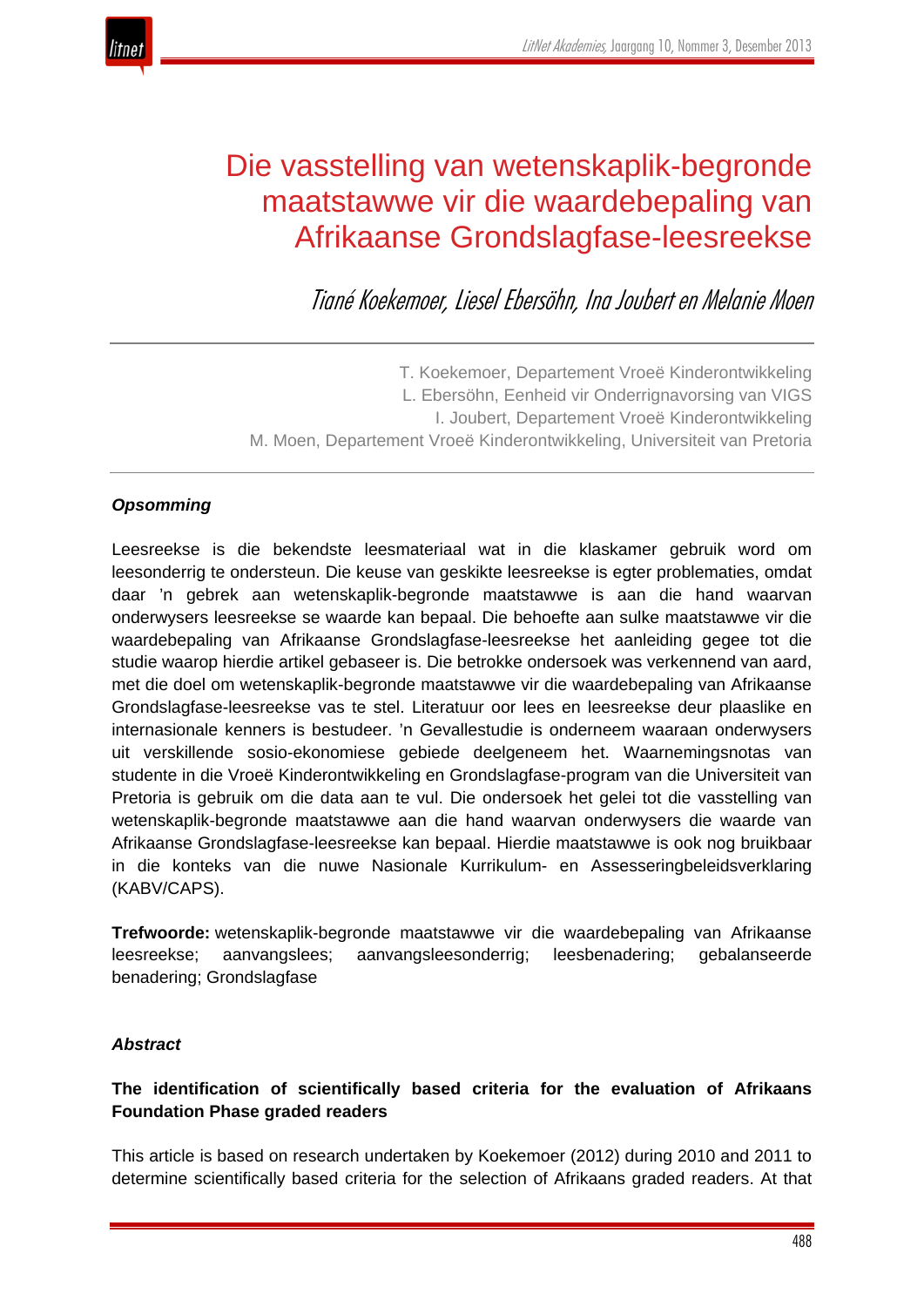

time, the only guideline put forward by the national education department was adherence to the "balanced reading" approach. Only a limited number of readers were available, and since then the Department of Basic Education has formulated criteria by which it evaluates graded readers.

The original research question was: What scientifically based criteria can be used to evaluate Afrikaans graded readers in the Foundation Phase?

The balanced reading approach was prescribed in the National Curriculum Statement of 2002 and is also incorporated in the new (2011) Curriculum and Assessment Policy Statement (not yet implemented at the time of the original research). This approach to the choice of graded readers as well as for teaching reading specifies that the development of language skills such as listening, speaking, reading and writing must be taught in an integrated manner in the Foundation Phase. This approach also recognises that the abilities of learners differ. It is therefore imperative that teachers take these differences into account when they select graded readers. Since, however, there were no definite criteria for evaluating and selecting graded readers at the time, teachers relied on their personal preferences in this regard. Selecting graded readers on the basis of personal preferences is problematic, because readers selected in this way may not actually help learners to acquire reading skills at different levels.

At present, the characteristics advocated by Condy (2008), as well as other criteria, are set in terms of the NCAPS.

We used J.S. Chall's model of reading development as the theoretical framework for the research project. This model indicates the different stages of reading progress and it includes the skills that learners should acquire at specific stages. The stages stipulated in Chall's model bear a resemblance to the outcomes stipulated by the Department of Education's Revised Curriculum Statement.

We conducted a qualitative case study in order to gain in-depth knowledge regarding the research question. The case study allowed us to collect data through focus group meetings and field notes. The focus group meetings took place at three Afrikaans primary schools in different socio-economic areas of the Tshwane Metropole. Twelve teachers participated (n=12; women=12). The participating teachers were selected by using stratified sampling and the group included recently graduated as well as more experienced teachers. In order to enhance the validity of the data we made use of observation notes obtained from third-year students in the Early Childhood Development and Foundation Phase programme at the University of Pretoria at 57 schools during their practical training.

We employed an interpretative metatheoretical paradigm. This paradigm allowed us to gain in-depth knowledge about how the Foundation Phase teachers used and experienced specific graded readers in the classroom. We wanted to determine what the teachers regarded as important features of graded readers, since they were the people who used these readers. We found that what they wanted to see in graded readers correlated with what is deemed important in the literature.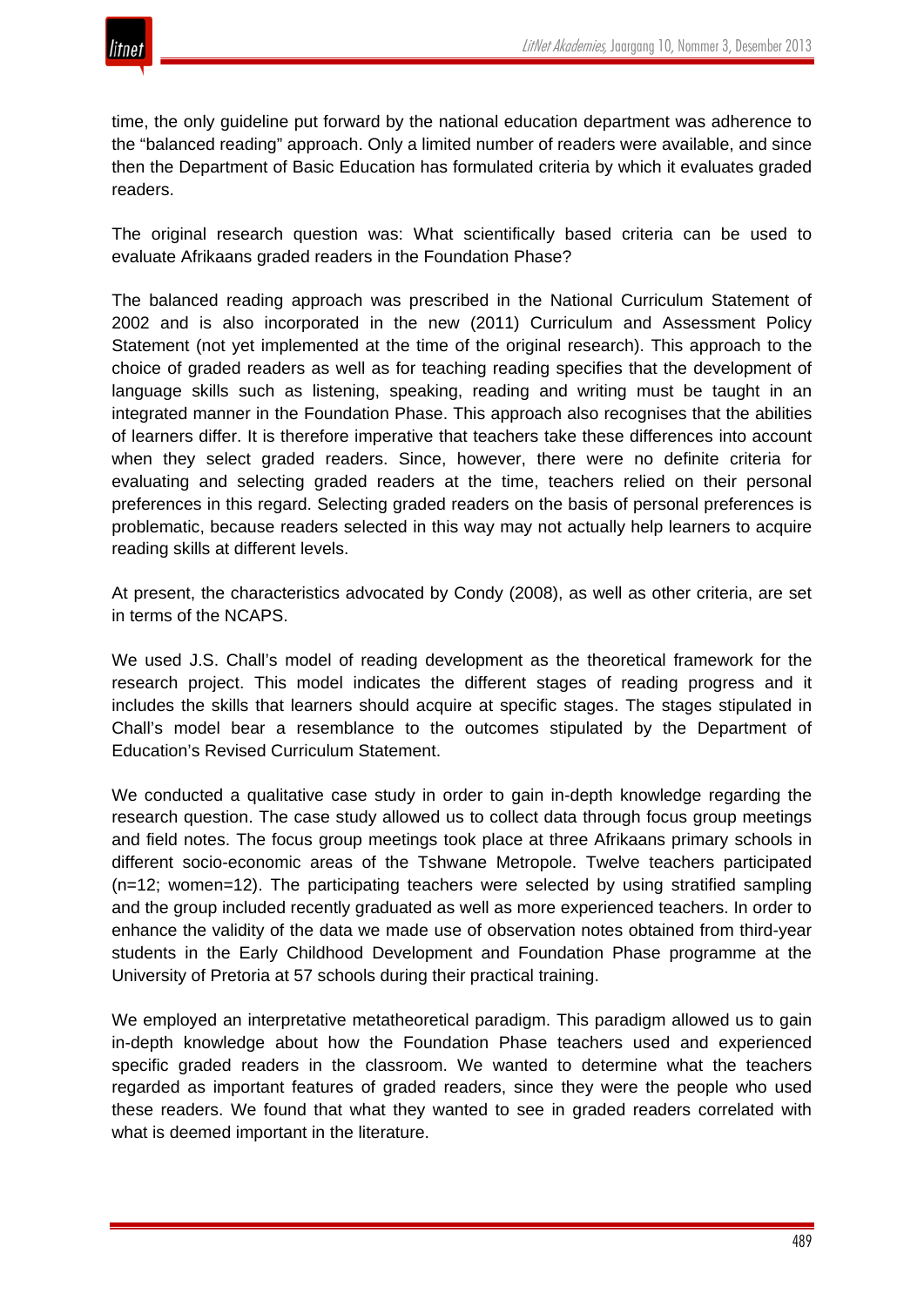We documented audio recordings, transcriptions and field notes and used thematic and content analysis methods to analyse these documents in order to identify themes and subthemes such as: (i) the relevance of graded readers; (ii) important aspects related to the use of graded readers; (iii) scientific development of graded readers for use during the teaching of Foundation Phase reading.

During the empirical phase of the investigation it became clear that the teachers valued the following features of graded readers: (i) the readers should fit the context of the learners' world – therefore the number of unfamiliar words should be limited; (ii) illustrations should invite the learner to read and they should be colourful; (iii) there should be progression; (iv) the repetition of sight words as well as unfamiliar words is vital; (v) when publishers develop graded readers, the phonetic abilities already acquired at that stage by prospective readers of the texts must be borne in mind; (vi) publishers should pay attention to font type, word selection and spelling; (viii) the behaviouristic approach is frequently used during reading instruction, especially in grade 1. The findings also indicated that grade 1 teachers are developing their own material in order to integrate perception and phonological awareness, since the graded readers at their disposal at the time did not incorporate these elements. In addition, grade 2 and grade 3 teachers felt that graded readers should be written in such a way that teachers can use them to teach reading comprehension. These findings were confirmed by the literature study undertaken.

The implementation of the NCAPS has largely eliminated the need for teachers to write their own instructional material; the graded readers listed in the National Catalogue should provide for all practical needs, provided that teachers make creative use of these readers and are trained accordingly. Teachers can utilise the criteria identified in this study and article to assess the relative merits of the available material.

**Keywords:** scientifically based evaluation criteria; Afrikaans graded readers; emergent reading; reading theories; balanced reading approach; Foundation Phase

#### **1. Inleiding**

Hierdie artikel is gebaseer op 'n navorsingsondersoek wat gedurende 2010 en 2011 onderneem is (Koekemoer 2012). Die doel van die oorspronklike ondersoek was

om op 'n wetenskaplike wyse maatstawwe vas te stel aan die hand waarvan onderwysers Afrikaanse leesreekse kan kies. Die ondersoek het aangesluit by 'n behoefte wat die opvoedkundige uitgewery Nasou Via Afrika (sedert 2011 geherstruktureer as Via Afrika Uitgewers) destyds uitgespreek het (Venter 2010), naamlik om wetenskaplik-begronde maatstawwe vas te stel wat benut kon word om 'n nuwe Afrikaanse leesreeks te ontwikkel. Die enigste riglyn wat die eertydse Nasionale Departement van Onderwys (nou bekend as die Nasionale Departement van Basiese Onderwys) gestel het, was dat leesreekse die "gebalanseerde benadering" moes onderskryf. Tydens die ondersoek was daar 'n beperkte aantal leesreekse beskikbaar. Tans is daar riglyne wat deur die Departement van Basiese Onderwys opgestel is en waarvolgens die departement leesreekse keur.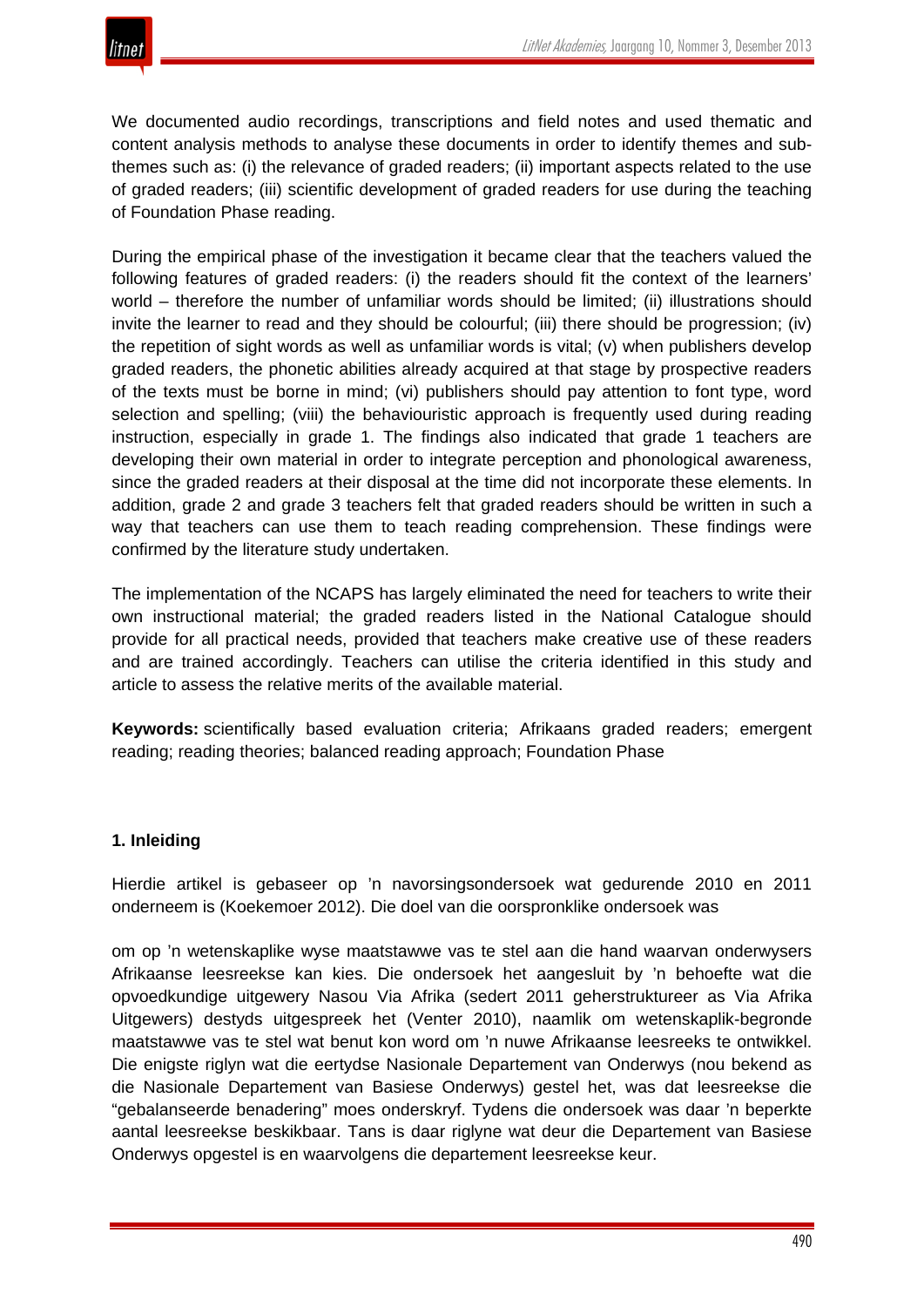

Die navorsingsvraag wat die oorspronklike ondersoek gerig het, was: Watter wetenskaplikbegronde maatstawwe kan vasgestel word wat deur onderwysers gebruik kan word om Afrikaanse leesreekse in die Grondslagfase te waardeer en ingeligte keuses te maak?

#### **2. Die gebalanseerde benadering**

Die Nasionale Kurrikulumverklaring (NDvO 2002) het destyds die sogenaamde gebalanseerde benadering met betrekking tot leesonderrig en die gebruik van leesreekse voorgestel. Die nuwe Nasionale Kurrikulum- en Assesseringbeleidsverklaring (oftewel KABV/CAPS) van die huidige Departement van Basiese Onderwys (NDvBO 2011),<sup>1</sup> wat ten tye van die oorspronklike ondersoek nog nie geïmplementeer was nie, skryf ook hierdie benadering voor.

Die gebalanseerde benadering gaan van die vertrekpunt uit dat die bemeestering en ontwikkeling van die verskillende taalvaardighede (luister, praat, lees en skryf) geïntegreerd in die Grondslagfase moet plaasvind (Menkveld en Pepler 2002:31). Stoicheva (in Koen 2008:33) is van mening dat die gebalanseerde benadering die positiewe eienskappe van die twee hoofbenaderings, naamlik die behavioristiese en psigolinguistiese benadering (met hul onderskeie leesonderrigmetodes), inkorporeer. Stoicheva se siening is dat leesonderrig meer suksesvol is indien die goeie eienskappe van die behavioristiese en die psigolinguistiese benadering gekombineer word.

Die gebalanseerde benadering erken die feit dat leerders se leesvermoëns verskil en dat dit in ag geneem moet word tydens leesonderrig. In die verlede is foneme (klanke) en letterklank-ooreenkomste in die behavioristiese benadering by leerders ingedril. Die nadeel is dat leesbegrip ingeboet word, aangesien klank en korrektheid van uitspraakklem benadruk word (Blachman 1991:52). Volgens die behavioristiese benadering word leerders deurgaans bewus gemaak van foneme in hul huistaal en dat hierdie klanke in hul skryftaal deur letters verteenwoordig word. Die bewustheid van foneme en letter-klank-ooreenkomste is van kardinale belang; navorsing het bevind dat leerders nie net visuele beelde van woorde in hul brein stoor nie, maar ook letterpatrone en letter-klank-kennis, beter bekend as fonemiese bewustheid (Weaver 1998:28). Gevolglik is foneme en letter-klank-ooreenkomste 'n belangrike kriterium by die evaluering van leesreekse. Dit is egter belangrik om te onthou dat die letter-klank-ooreenkomste nie in isolasie en met drilwerk onderrig moet word nie, maar as deel van die gebalanseerde benadering. Dit geskied deur die ontwikkeling van verskillende woordherkennings- en begripsvaardighede soos klankbewustheid, kennis van letter-klank-ooreenstemming en kennis van samesmelting wanneer twee of drie letters saam een klank voorstel.

Die gebalanseerde benadering neem ook die affektiewe en kognitiewe ontwikkeling van elke individuele leerder in ag. Hierdie bewuswording spruit uit die psigolinguistiese benadering se uitgangspunt dat lees by die leerder se taal en ervaring begin. Volgens die psigolinguistiese siening behoort leerders van kleins af aan 'n verskeidenheid leesmateriaal blootgestel te word, aangesien hulle hul kennis van die taal en hulle leefwêreld sal gebruik om dit wat hulle lees, te verstaan (Joubert*,* Bester, Meyer en Evans 2013:86). Lees begin dus by die leerder se taal en ervaring en nie by die teks nie. Volgens dié siening moet die leerder se leefwêreld dus as maatstaf by die keuse van die teks wat vir leesonderrig gebruik word, ingesluit word.<sup>2</sup>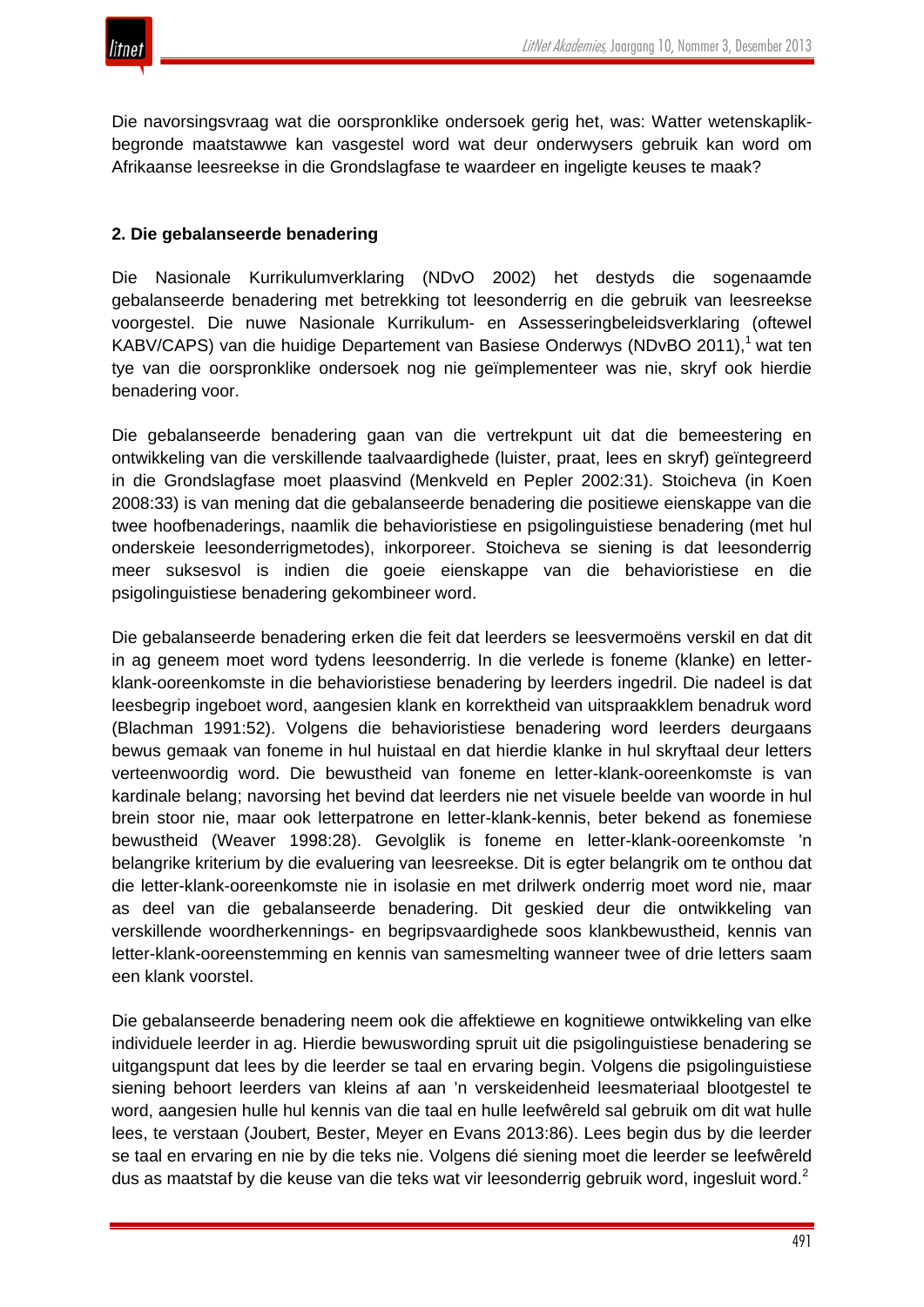

#### **3. Die literatuurstudie**

Aangesien leerders se vermoëns verskil, is dit belangrik dat onderwysers die leerders in hul klas ken en hul vermoëns in gedagte hou wanneer leesmateriaal vir onderrig gekies word.

In die tyd waarin die ondersoek onderneem is, was daar nie duidelike maatstawwe vir die keuse van leesreekse beskikbaar nie en daarom het baie onderwysers op hul persoonlike voorkeure gesteun. Om leesreekse aan die hand van persoonlike voorkeure te kies, kan egter nadelige gevolge vir leerders inhou, aangesien die gekose leesreeks moontlik nie (heeltemal) geskik vir die aanleer van leesvaardighede op verskillende vlakke is nie. $3$ 

Leesreekse wat binne die behavioristiese benadering gebruik word, steun sterk op die herhaling van klanke en dan van woorde wat die spesifieke klanke bevat. In die psigolinguistiese benadering is die teks meer literatuurgebaseerd: die leerder leer lees deur leesbegrip voorop te stel en deur gebruik te maak van intonasie en ritme. Leesreekse wat hul daartoe leen om binne die gebalanseerde benadering gebruik te word, integreer die eienskappe van die behavioristiese en die psigolinguistiese benaderings. Die gebalanseerde benadering sluit ook geletterdheidsvaardighede soos fonemiese bewustheid, klankherkenning, letterdiskriminasie, klank-simbool-assosiasie, woordherkenning, sigwoordeskat, frasering, uitspraak, visuele beelding, lettergreepverdeling en leesbegrip in (Koen 2008:33). Hierdie aspekte is dus ook van belang by die bepaling van die waarde van leesreekse.<sup>4</sup>

Leesreekse vir beginnerlesers behoort hulle te leen tot voorspelbaarheid (McGee en Richgels 2000:146). Leerders kan dus op grond van dit wat hulle gelees het, voorspellings maak van wat verder gaan gebeur (Joubert e.a. 2013:140). Leesreekse behoort ook toenemend moeiliker te raak.<sup>5</sup> Leesreekse wat te maklik is, kan tot verveling en beperkte uitdagings bydra. Aan die ander kant kan leesreekse wat te moeilik is, leerders dalk ontmoedig en sodoende hul akademiese prestasie belemmer (Gunning 2005:66).

Gunning (2005:447) meen byvoorbeeld dat leesreekse meer taalgeoriënteerd geskryf behoort te word. Bekende kontekste moet ook gebruik word, aangesien dit bydra tot lees as 'n genotvolle ervaring. Die belangrikheid van die insluiting van bekende kontekste word ook deur Hugo (2010:143) beklemtoon:

In a classroom where a variety of languages is spoken and where learners come from a variety of cultures, environmental print could be used. When environmental print is used, children read about things that they are exposed to in their personal environment, such as the shops in their environment, the advertisements on taxis and buses, and street names.

Leesreekse se woordeskat behoort volgens Barone en Morrow (2003:298) uit ongeveer 50% hoëfrekwensiewoorde te bestaan. Aucamp, Fry en Fountokidis (soos na verwys in Uys en Nel 2010:53) bevestig dié aspek en voer aan dat leerders meer as die helfte van alle leeswerk behoort te kan lees indien hulle die eerste 300 hoëfrekwensiewoorde bemeester het. Indien die leerder die woorde ken, kan hy/sy dus al die helfte van die leesstuk lees. Condy (2008:17) lig toepaslike eienskappe uit wat in gedagte gehou moet word by die keuse van leesreekse – sien Tabel 1.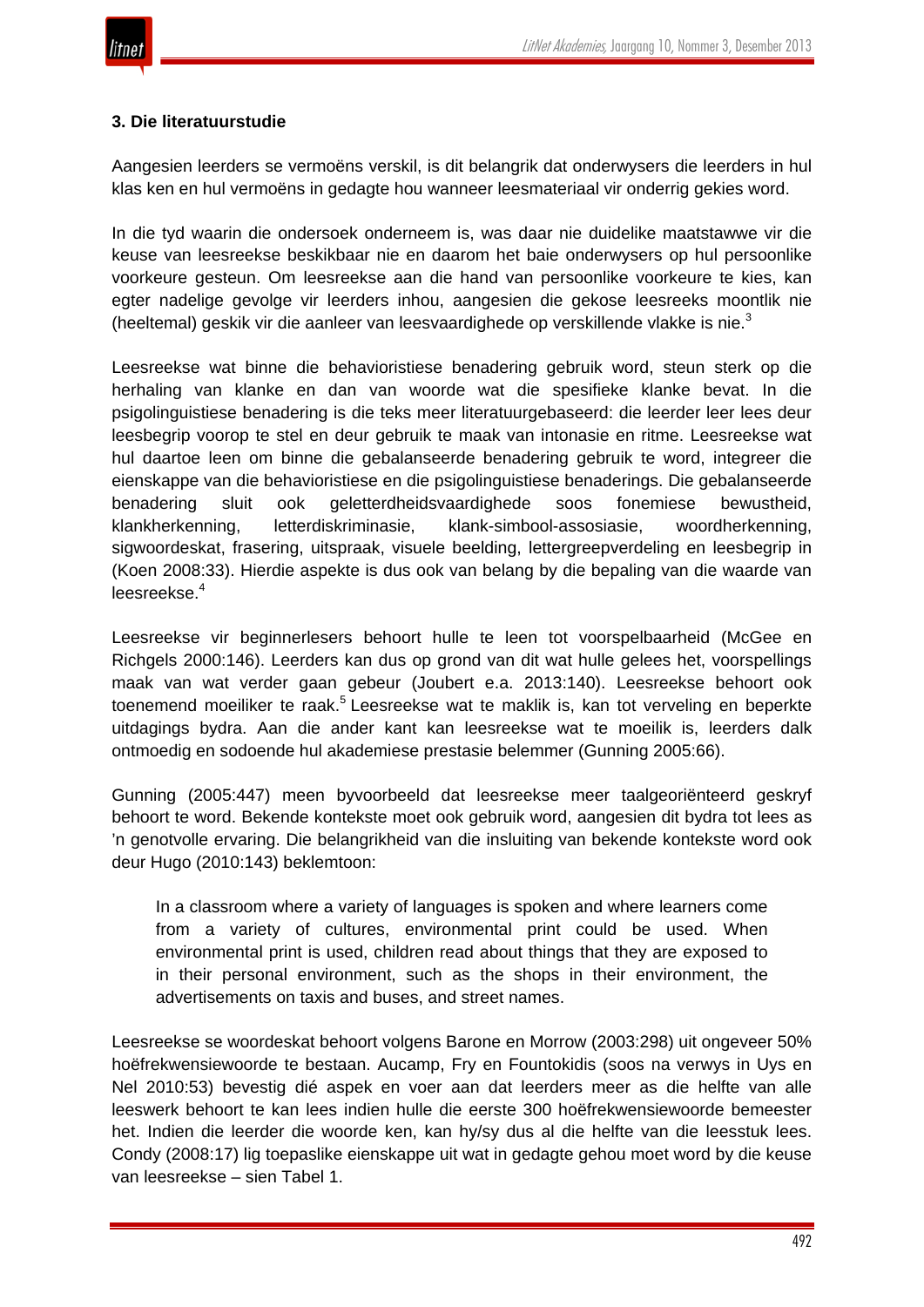

| <b>Begrippe</b>           | <b>Illustrasies</b>            | <b>Taal/Struktuur</b>         | <b>Uitleg</b>       |
|---------------------------|--------------------------------|-------------------------------|---------------------|
| Kan die leerders          | <b>Bied die illustrasies</b>   | Is die teks herhalend,        | Hoeveel gedrukte    |
| aanklank vind by die      | goeie, middelmatige            | bekend en in natuurlike,      | woorde is daar op   |
| begrippe of ervarings in  | of swak                        | gesproke taal geskryf?        | 'n bladsy?          |
| die teks?                 | ondersteuning vir die<br>teks? |                               |                     |
| Watter                    | Waar is hulle op die           | Is daar                       | Is die woorde       |
| agtergrondkennis is       | bladsy geplaas?                | hoëfrekwensiewoorde wat       | duidelik            |
| nodig om die teks te      |                                | as ankers vir die             | gespasieer?         |
| verstaan?                 |                                | beginnerleser kan dien?       |                     |
| Volg gebeure in die       | Is hulle duidelik of           | Is daar moeilike of tegniese  | Ondersteun die      |
| storie 'n                 | benodig hulle                  | woorde wat problematies       | grootte en plasing  |
| opeenvolgende en/of       | interpretasie?                 | kan wees?                     | van die drukwerk    |
| voorspelbare patroon?     |                                |                               | die leser?          |
| Is die leerders in staat  | Is die kunsvorm                | Is die teks relevant vir die  | Is daar             |
| om hierdie soort literêre | gepas vir die teks?            | genre (bv. die taalgebruik in | drukfoute?          |
| genre te volg?            |                                | 'n sprokie)?                  |                     |
|                           |                                |                               | Is die lengte van   |
|                           |                                |                               | die teks geskik vir |
|                           |                                |                               | die leser?          |

#### **Tabel 1. Condy se toepaslike eienskappe vir die keuse van leesreekse**

Bogenoemde eienskappe, asook ander eienskappe wat uit die literatuur na vore gekom het, is in die ondersoek benut om maatstawwe vir die waardebepaling van leesreekse vas te stel. (Tans word hierdie maatstawwe direk of indirek aan leesreekse gestel wat voorgelê word vir goedkeuring vir gebruik volgens die NKABV-kurrikulum.)

#### **4. Chall e.a. (1990) se model van leesontwikkeling as teoretiese raamwerk**

Chall e.a. (1990) se model van leesontwikkeling is aangewend as die teoretiese raamwerk vir die ondersoek (Chall, Jacobs en Baldwin 1990:12). Hierdie model van leesontwikkeling weerspieël die verskillende stadia asook vaardighede waaroor die leerder moet beskik. Chall e.a. (1990:9) se model kan effektief gebruik word in die Grondslagfase, aangesien dit die idee ondersteun dat lees 'n kompleksiteit van vermoëns en vaardighede is wat met die toenemende ontwikkeling van die leerder verander.

Die Hersiene Nasionale Kurrikulumverklaring (HNKV) (NDvO:2002) lê ook klem op die toenemende ontwikkeling van die leerder. Dit word duidelik in die vaardighede waaroor leerders in die onderskeie grade behoort te beskik. Daar word byvoorbeeld van 'n graad 1 leerder verwag om enkelkonsonante en kort vokale te lees en te verstaan. Die graad 2 leerder moet vokaalklanke wat uit twee letters bestaan, asook twee- en drieletterkombinasies, aan die begin en einde van woorde kan lees en verstaan. Die progressie word dus komplekser van graad 1 na graad 3.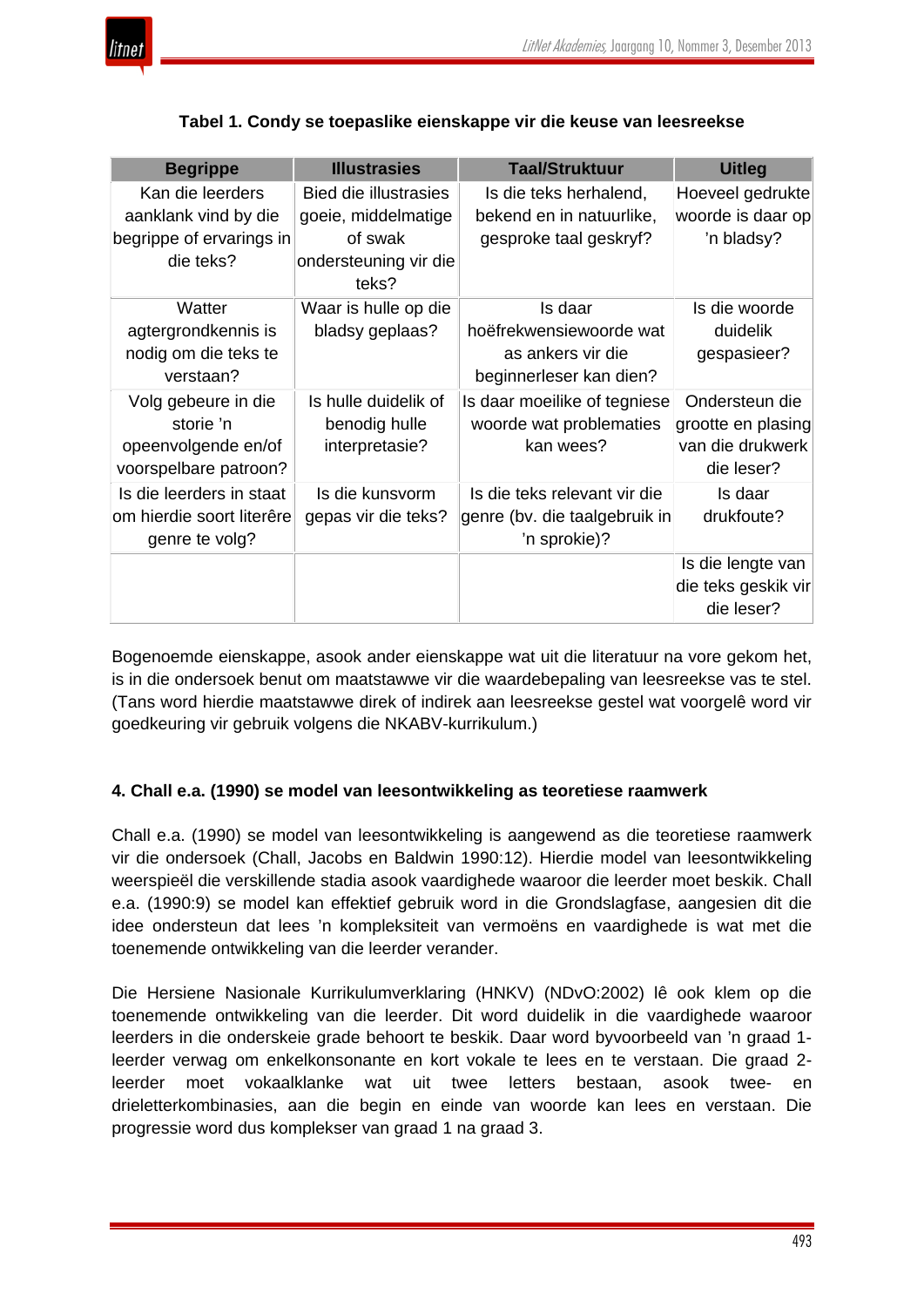Die verband tussen Chall e.a. se model (1990:12–3) van leesontwikkeling en die HNKV se vereistes word in Tabel 2 uiteengesit. Die tabel toon die leesstadia van leerders in spesifieke grade aan. Die HNKV (NDvO 2002) se vereistes word kursief en in vetdruk getoon.

# **Tabel 2. Verband tussen Chall e.a. (1990) se model en die HNKV: Leesstadia 0 tot 2 geïntegreer met die HNKV**

| <b>Stadium</b>       | <b>Graad</b> | Kenmerke van stadium              | <b>Verwerwing</b>                  |
|----------------------|--------------|-----------------------------------|------------------------------------|
| Stadium 0            | Voorskools   | Leerders gee voor om te lees,     | Voorlesing deur volwassenes wat    |
|                      | en graad R   | vertel die storie terwyl hulle na | entoesiasties reageer en die       |
| Voorlees             | (ouderdom 6  | blaaie uit 'n boek wat reeds      | leerder se belangstelling in boeke |
|                      | maande tot   | deur die onderwyser               | waardeer.                          |
|                      | 6 jaar)      | voorgelees is, kyk. Herken        |                                    |
|                      |              | moontlik sekere tekens, kan       | HNKV-graad R: Rolspeel lees,       |
|                      |              | moontlik eie naam skryf, speel    | "lees" met onderwyser,             |
|                      |              | met boeke, potlood en papier.     | onderskei tussen prente en skrif.  |
| Stadium 1            | Graad 1 en   | Leerders leer dat daar 'n         | Regstreekse onderrig in letter-    |
|                      | begin van    | verband bestaan tussen            | klank-ooreenkoms (geluidsleer) en  |
| Aanvanklike          | graad 2      | letters en klanke en tussen       | oefening in die gebruik daarvan.   |
| lees en              | (ouderdom 6  | geskrewe woorde. Leerders         | Lees eenvoudige stories deur die   |
| dekodering           | en $7)$      | kan eenvoudige tekste met         | gebruik van aangeleerde            |
|                      |              | hoëfrekwensiewoorde asook         | fonemiese woorde en                |
|                      |              | fonemiese woorde lees.            | hoëfrekwensiewoorde.               |
|                      |              | Gebruik vaardighede en insig      |                                    |
|                      |              | om bekende woorde te klank.       | HNKV-ontwikkel                     |
|                      |              |                                   | klankbewustheid, verstaan          |
|                      |              |                                   | letter-klank-verhouding,           |
|                      |              |                                   | hoëfrekwensiewoorde, herken        |
|                      |              |                                   | gedrukte teks in omgewing, lees    |
|                      |              |                                   | eenvoudige geskrewe stof,          |
|                      |              |                                   | gebruik vaardigheid met klank-     |
|                      |              |                                   | woordherkenning om                 |
|                      |              |                                   | onbekende woorde te dekodeer.      |
| Stadium <sub>2</sub> | Graad 2 en   | Leerders lees eenvoudige,         | Regstreekse onderrig in            |
|                      | 3            | bekende stories toenemend         | dekoderingsvermoëns; die lees      |
| <b>Bevestiging</b>   |              | vlot. Dit word gedoen deur        | van bekende stories bevorder       |
| en vlotheid          | (ouderdom    | versterking van die basiese       | vlotheid.                          |
|                      | 7, 8 en 9)   | dekoderingselemente,              |                                    |
|                      |              | sigwoordeskat en                  | HNKV-lees met toenemende           |
|                      |              | betekeniskonteks.                 | spoed en vlotheid, lees            |
|                      |              |                                   | eenvoudige stories, gebruik        |
|                      |              |                                   | klank- en ander                    |
|                      |              |                                   | woordherkennings- en               |
|                      |              |                                   | begripsvaardighede soos            |
|                      |              |                                   | klanke, kontekstuele leidrade en   |
|                      |              |                                   | voorspellings om teks te           |
|                      |              |                                   | verstaan - graad 2. Lees tekste    |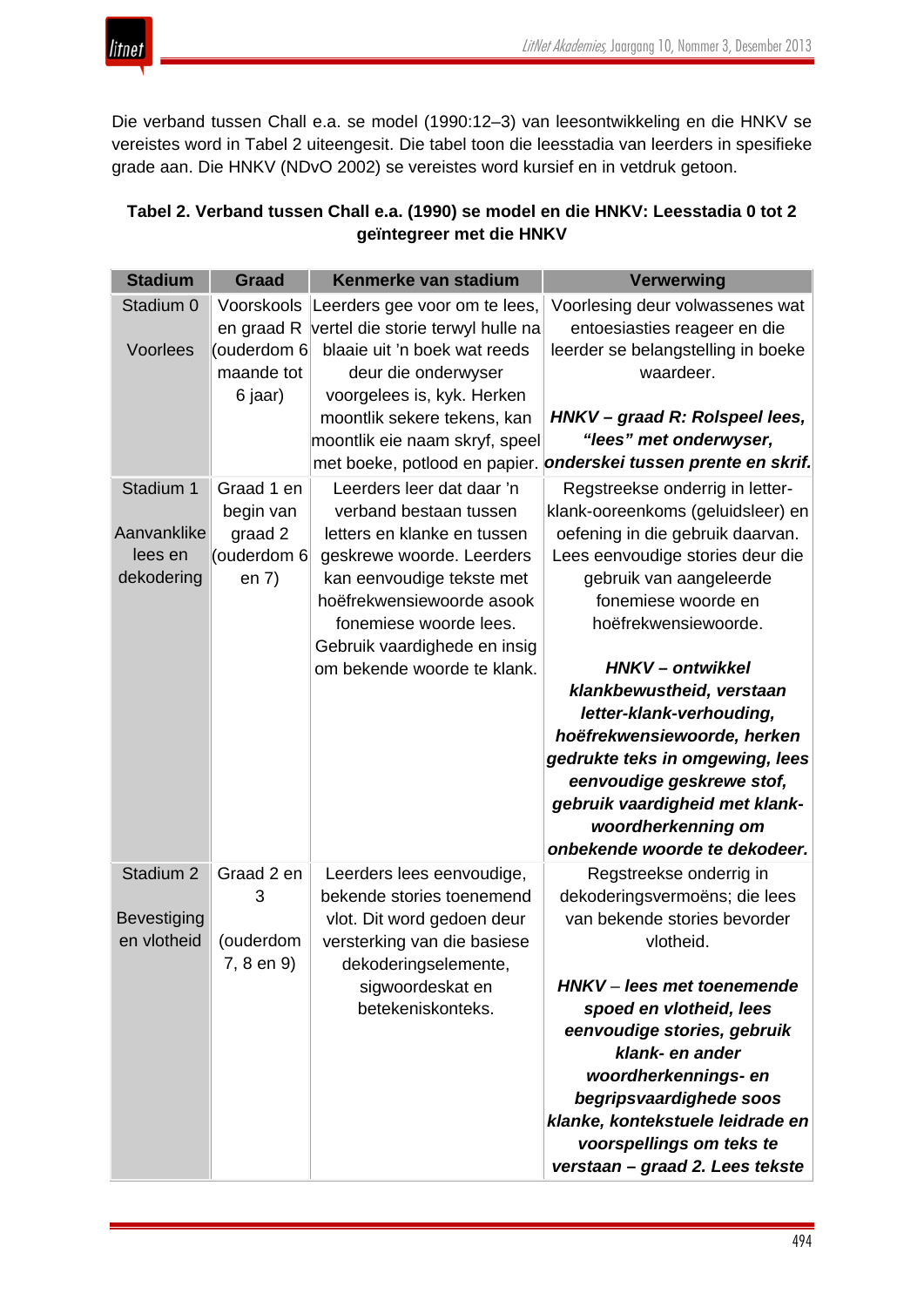

| op eie en gebruik                |
|----------------------------------|
| verskeidenheid strategieë; lees  |
| geskrewe teks vlot en met        |
| begrip, lees verskillende soorte |
| tekste – graad 3.                |

Hierdie tabel is benut vir die vasstelling van maatstawwe vir die waardebepaling van leesreekse, aangesien die literatuur bevestig dat leesreekse aspekte soos fonemiese bewustheid, klankherkenning, letterdiskriminasie, klank-simbool-assosiasie, woordherkenning, sigwoordeskat, frasering, uitspraak, visuele beelding, lettergreepverdeling en leesbegrip (Koen 2008:33) insluit. Al hierdie aspekte word in stadia 0–2 ingesluit en weerspieël die uitkomste in die HNKV waaraan leerders in graad 1 tot 3 moes voldoen.

#### **5. Die navorsingsmetodologie vir die empiriese fase van die ondersoek**

#### *5.1 Navorsingsontwerp en -paradigma*

Die ondersoek waarop hierdie artikel gebaseer is, bevat ook 'n kwalitatiewe fase met empiriese data-insameling. Kwalitatiewe navorsing verskaf 'n grondige bewuswording van die deelnemers daaraan se ervarings (Iankova, Creswell en Clark 2006:259), maar die nadeel daarvan is dat die kennis wat hieruit verkry word, nie noodwendig na die wyer bevolking veralgemeen kan word nie.

Die doel van die kwalitatiewe navorsing is om ondersoek in te stel na 'n bepaalde verskynsel ten einde dit te verstaan (Creswell 2003:256). In hierdie geval was die doel om bewus te word van aspekte wat volgens onderwysers in Afrikaanse leesreekse ingebou behoort te word om aanvangsleesonderrig in die Grondslagfase te rig.

Hierdie fase van die ondersoek het die vorm aangeneem van 'n (beperkte) gevallestudie wat ondersoekend, verkennend en kontekstueel van aard was. Die gevallestudie is ondersteun deur die gebruik van gedetailleerde, diepgaande data-insamelingstegnieke (insluitend onderhoude en waarnemings- en veldnotas) om sodoende verskeie bronne van inligting te genereer (sien Delport en Fouché 2002:272).

Die interpretivistiese paradigma is gebruik om waarnemings en redenasies te organiseer (Delport en Fouché 2002:261). Deur middel van fokusgroeponderhoude is insig verkry in hoe Grondslagfase-onderwysers die gebruik van leesreekse as hulpbronne ervaar.

#### *5.2 Deelnemers*

Deelnemers aan die empiriese ondersoek is uitgekies deur gebruik te maak van die gestratifiseerde, doelgerigte-keuse-tegniek. Dit het die ondersoekers in staat gestel om deelnemers binne 'n spesifieke situasie, wat toepaslik vir die fokus van die navorsing is, te kies (Maree en Pietersen 2007:178; Cohen, Manion en Morrison 2004:103). Twaalf vroulike onderwysers (n=12) van drie skole het aan die ondersoek deelgeneem. Hulle was graad 1 tot graad 3-onderwysers van uiteenlopende sosio-ekonomiese gebiede in Pretoria, van verskillende ouderdomme en verskillende ervaring en kwalifikasies. Sewe-en-vyftig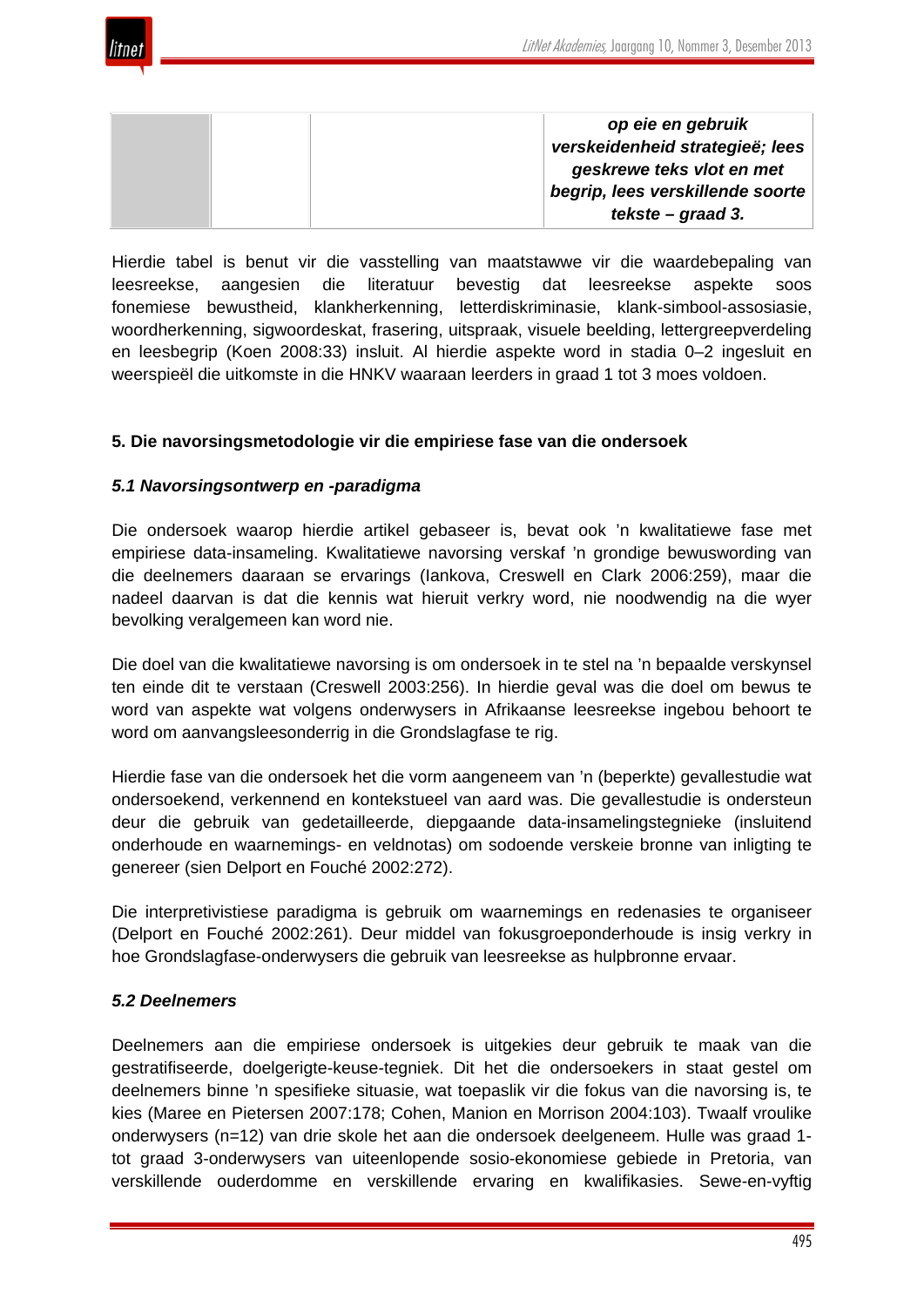

derdejaarstudente in die Vroeë Kinderontwikkeling en Grondslagfase-program van die Universiteit Pretoria het ook aan die studie deelgeneem.

#### *5.3 Data-insameling en -ontleding*

'n Verskeidenheid metodes wat interaktief van aard is, kan by kwalitatiewe navorsing gebruik word (Creswell 2003:181). Deur 'n verskeidenheid data-insamelingstrategieë te gebruik, is oor twee jaar waardevolle inligting vir hierdie ondersoek versamel. Hierdie data-insamelings en -dokumenteringstrategieë word hier onder toegelig.

### *5.3.1 Fokusgroeponderhoude*

Fokusgroeponderhoude is met die 12 deelnemende Grondslagfase-onderwysers van drie verskillende skole gevoer. Die onderhoude is ná skool in die personeelkamer gehou. Die gesprekke is op band opgeneem en getranskribeer. Die doel van die gebruik van 'n fokusgroep was om diepgaande data te genereer oor (i) die onderwysers se perspektiewe en ervarings van leesreekse; (ii) hoe hulle die leesreekse wat hulle gebruik, uitgekies het; en (iii) die leemtes (al dan nie) wat hulle in die leesreekse wat hulle gebruik, ervaar het.

Die transkripsies van die fokusgroepbesprekings is tematies ontleed. Hiervoor het ons die inhoud van die data leer ken en temas geïdentifiseer op grond van terme wat herhaaldelik voorgekom het.

#### *5.3.2 Veldnotas*

Veldnotas is gebruik om gebeure tydens die fokusonderhoude in besonderhede neer te pen na afloop daarvan (sien Strydom en Delport 2002:285). Gibbs (2007:27) beklemtoon die belangrikheid van tydige veldnotas: "Field notes must be written as soon as one can distinguish between merely recording what has happened and recording one's own actions and reflections." Hierbenewens het ons ook van 'n reflektiewe navorsingsjoernaal gebruik gemaak om ons gedagtes, gevoelens, idees en reaksie op die navorsingsgebeure te dokumenteer.

#### *5.3.3 Waarnemingsnotas*

Die derdejaarstudente se bydrae tot die data-insameling het tydens hulle jaarlikse drie weke lange praktiese diens plaasgevind. Hulle was by 57 skole in die Pretoria-omgewing in diens, waar hulle by leesonderrig betrokke was en hulle waarnemings gedokumenteer het, insluitend watter leesreekse gebruik is.

Die benutting van hierdie buitewaarnemers het tot die geloofwaardigheid van die navorsing bygedra. Ons kon verskeie perspektiewe oor leesonderrig, asook die gebruik van leesreekse, uit hul waarnemingsnotas genereer.

Die studente se waarnemings was op dieselfde oop vrae gebaseer, wat vergelyking tussen die antwoorde vergemaklik het (sien Cohen e.a. 2000:271). Die navorsingsvrae, wat deur dosente verbonde aan die Departement Vroeë Kinderontwikkeling van die Universiteit van Pretoria opgestel is, was: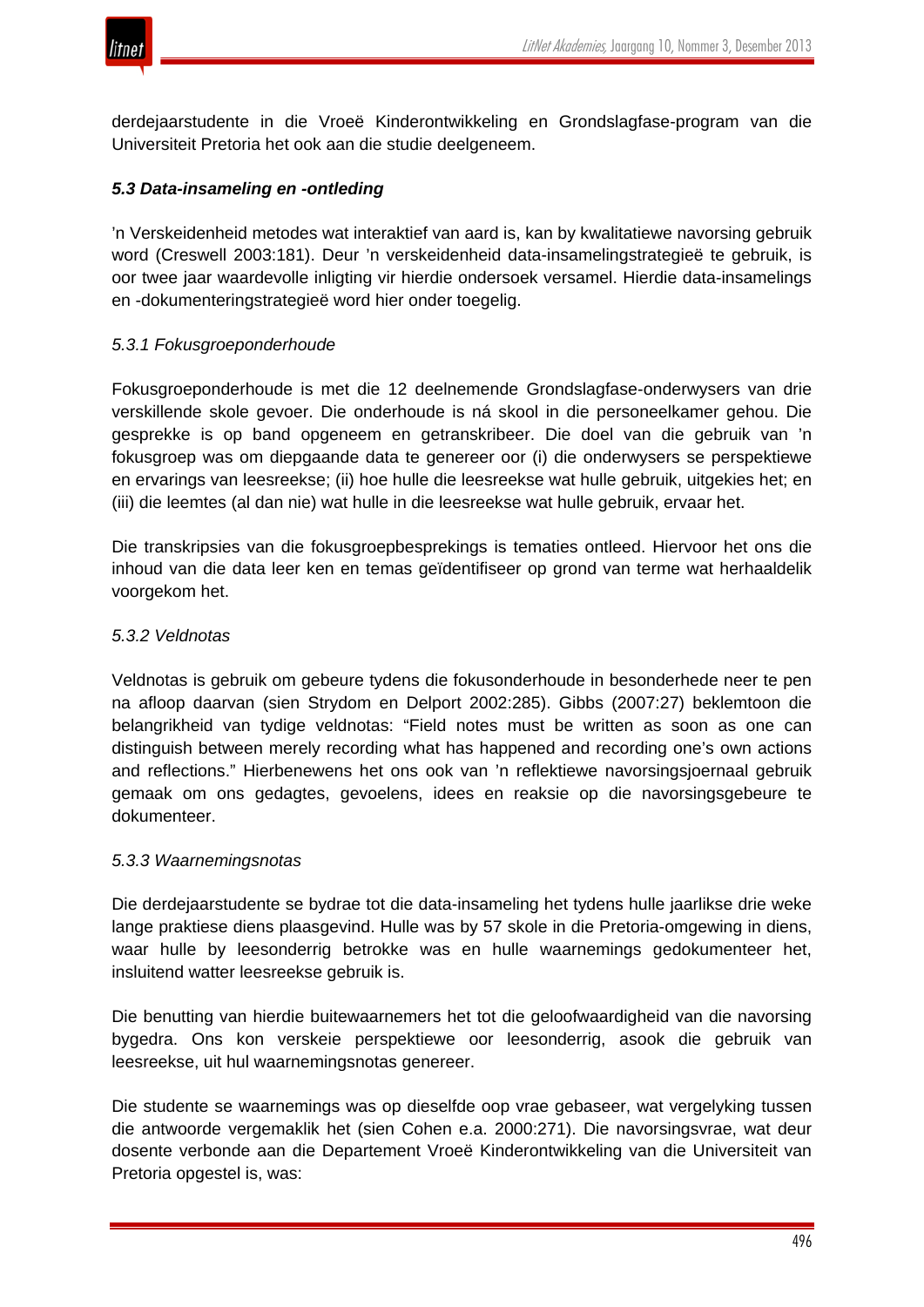

- (i) Watter leesbenadering word gebruik?
- (ii) Watter leesreeks word gebruik?
- (iii) Geniet die leerders lees?
- (iv) Hoeveel tyd word aan leesonderrig afgestaan?

#### **6. Bespreking van die bevindinge**

Drie temas met onderskeie subtemas is uit die ingesamelde data van die literatuurstudie en empiriese ondersoek geïdentifiseer. Hierdie temas en subtemas het tot die vasstelling van wetenskaplik-begronde maatstawwe bygedra.

Tabel 3 verskaf 'n samevatting van hierdie temas en subtemas.

| <b>Tema 1: Tersaaklikheid</b>                                    |  |  |
|------------------------------------------------------------------|--|--|
| Subtema 1.1 Die kontekstualisering van die leerder se leefwêreld |  |  |
| Subtema 1.2 Die bydrae van illustrasies                          |  |  |
| Tema 2: Belangrike aspekte                                       |  |  |
| Subtema 2.1 Die integrasie van perseptuele vaardighede           |  |  |
| Subtema 2.2 Die herhaling van sigwoorde en nuwe woorde           |  |  |
| Subtema 2.3 'n Uitnodigende storielyn                            |  |  |
| Tema 3: Wetenskaplike ontwikkeling van leesreekse                |  |  |
| Subtema 3.1 Taalkundigheid by leesonderrig                       |  |  |
| Subtema 3.2 Kennis van leesteorieë                               |  |  |
| Subtema 3.3 Leesbegrip by leesonderrig                           |  |  |

Die eerste tema wat na vore gekom het, soos die tabel te kenne gee, was die tersaaklikheid van leesreekse. Daar is 'n uitgesproke behoefte dat leesreekse die kind se leefwêreld in ag moet neem (subtema 1.1), aangesien kinders hulle kan vereenselwig met dit wat vir hulle bekend is. Die bydrae van illustrasies tot die skep van kindervriendelike leesreekse (subtema 1.2), asook die gebruik van illustrasies ter ondersteuning van lees, het ook sterk na vore getree.

Die tweede tema dek belangrike aspekte by die gebruik van leesreekse. Hierdie tema is hoofsaaklik uit die transkripsies wat van die fokusgroeponderhoude gemaak is, afgelei. Onderwysers betrokke by graad 1 voel dat hedendaagse leesreekse persepsie moet integreer (subtema 2.1). Hulle ondervind 'n gebrek aan perseptuele aktiwiteite in leesboeke wat hulle gebruik en dit noop hulle om hul eie leestekste te ontwikkel. Die herhaling van sigwoorde (subtema 2.2) het ook na vore gekom as 'n belangrike aspek wat volgens onderwysers in leesreekse ingebou behoort te wees. Die herhaling van nuwe woorde is ook belangrik – die onderwysers het gevoel dat leerders nie net op die eerste bladsy van 'n leesboek aan 'n nuwe woord bekendgestel kan word nie, maar dat die woord deurgaans herhaal moet word. Leerders raak gou verveeld met lees, en daarom is dit belangrik dat leesreekse oor 'n uitnodigende storielyn moet beskik (subtema 2.3). Deur gebruik te maak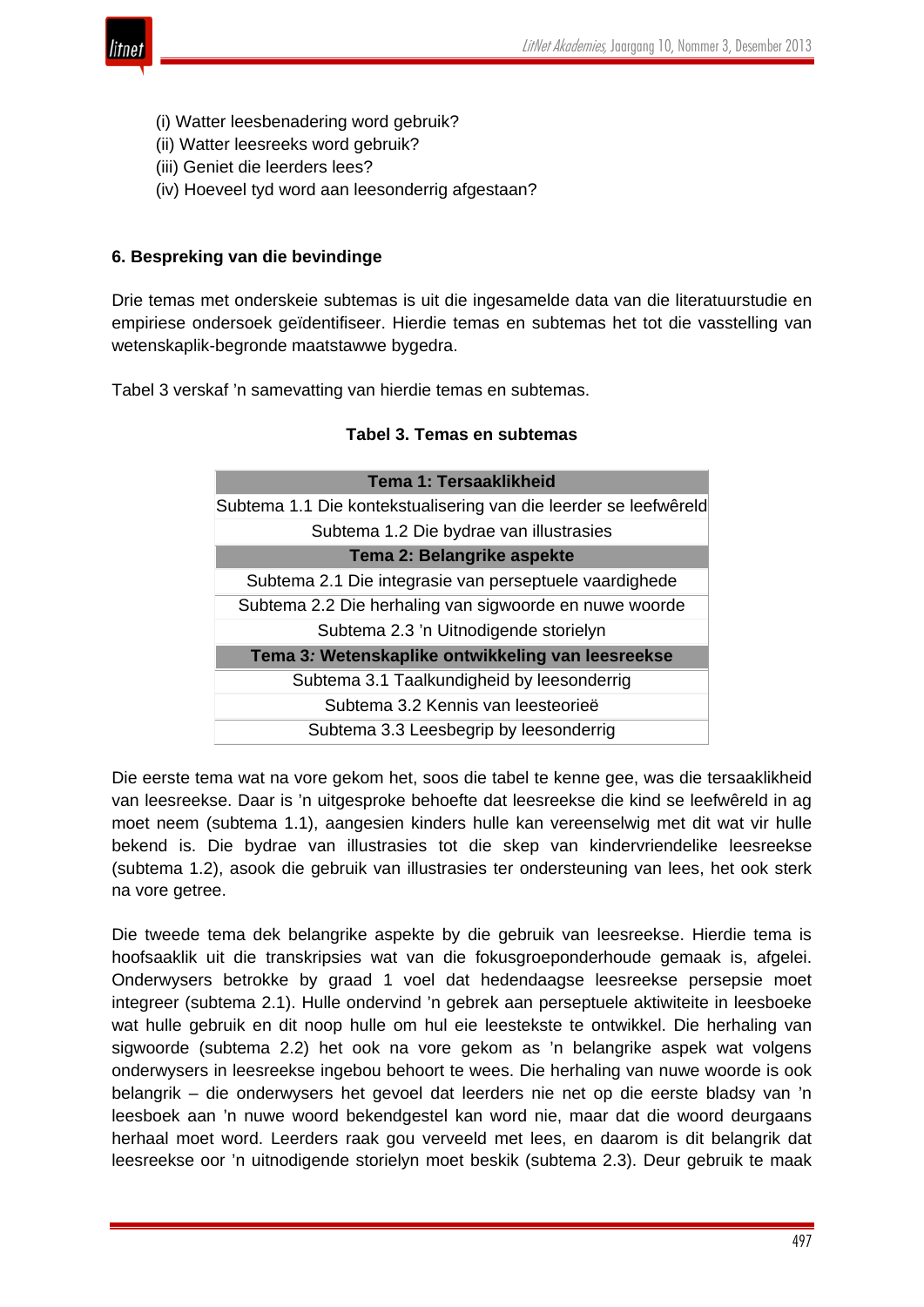

van spanning, humor en fantasie kan leesreekse daarin slaag om lees 'n genotvolle ervaring te maak.

Die integrasie van perseptuele vaardighede soos ouditiewe diskriminasie moet verkieslik in leesreekse geïntegreer word sodat hierdie vaardighede ingeoefen kan word. Die ontwikkeling van perseptuele vaardighede moet as 'n gelyklopende program gesien word, en nie as 'n leesgereedmakingsproses nie (Joubert e.a.2013:144). Leesreekse moet hulle leen tot die inoefening van klanke wat eenders klink, byvoorbeeld v/w, k/t, h/b. Leerders moet oor die vaardighede beskik om ooreenkomste en verskille in sekere klanke te hoor. Visuele ontleding en sintese is ook 'n belangrike perseptuele vaardigheid wat in leesreekse te voorskyn behoort te kom. Die vermoë om 'n woord in sy onderskeie elemente (dit wil sê foneme) raak te sien, op te breek en dan weer tot 'n sinvolle geheel saam te voeg, is 'n belangrike vaardigheid waaroor leerders moet beskik.

Die integrering van perseptuele vaardighede in leesreekse sluit aan by fonologiese bewustheid, wat 'n belangrike aspek by leesonderrig is. Onderwysers voel egter dat net soos die leesreekse wat hulle benut, nie persepsie integreer nie, hulle ook nie fonologiese bewustheid integreer nie (subtema 3.1). Hierdie leemte noop onderwysers om self stories te skryf om te verseker dat leerders fonologies bewus gemaak word. Uit die vrae wat tydens die fokusgroeponderhoude gevra is, veral met betrekking tot verskillende leesbenaderings, het dit na vore gekom dat onderwysers 'n gebrekkige teoretiese kennis van leesonderrig het (subtema 3.2). Onderwysers ken nie terme soos *behavioristiese benadering*, *psigolinguistiese benadering*, *dele-na-geheel* en *gebalanseerdebenadering* nie. Hierdie gebrekkige kennis dra waarskynlik tot oneffektiewe leesonderrig by. Van die deelnemers wat wel oor die teoretiese kennis beskik het, het genoem dat hulle leesreekse gebruik vir taalontwikkeling, aangesien die leerders taalarm is (subtema 3.3). (Die nuwe KABV-leesreekse voldoen aan hierdie maatstawwe.)

Verder het deelnemers in die empiriese fase daarop gewys dat dit belangrik is dat opvoedkundige uitgewerye die wetenskaplike ontwikkeling van leesreekse in ag moet neem (Tema 3). Daar moet gelet word op die taalkundigheid van leesreekse en daar moet gewaak word teen direkte vertaling van Engels in Afrikaans (subtema 3.1). Uitgewerye behoort kundiges te kontrakteer om toepaslike leesreekse te ontwikkel (subtema 3.2) en hierdie kundiges moet maatstawwe soos die kind se leefwêreld en integrasie van persepsie in ag neem. Onderwysers het ook gevoel dat die leesreekse wat hulle gebruik, nie aandag aan leesbegrip gee nie (subtema 3.3). Uitgewerye moet leesreekse verskaf waar die teks aanleiding kan gee tot vrae wat leerders kan beantwoord of wat leesbegrip deur illustrasies ontwikkel.

#### **7. Bespreking van bevindinge uit die literatuurstudie en empiriese navorsing**

Die bevindinge van die ondersoek word hier aan die hand van die navorsingsvraag wat die ondersoek gerig het, bespreek: Watter wetenskaplik-begronde maatstawwe is nodig vir die waardebepaling van Afrikaanse leesreekse in die Grondslagfase? Die doel van die ondersoek was immers om maatstawwe wat onderwysers tydens die kies van leesreekse kan ondersteun, vas te stel.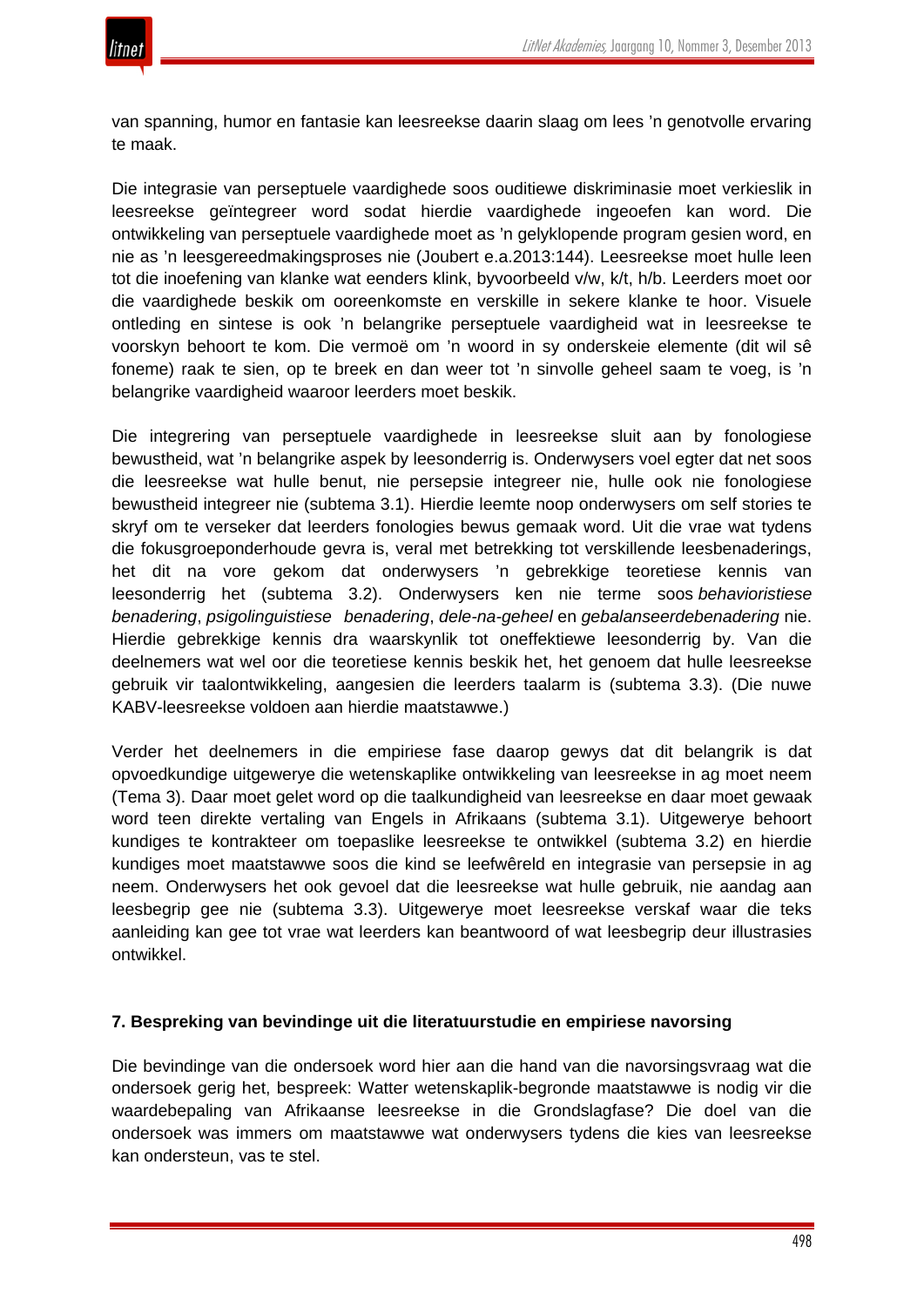Die geraadpleegde literatuur en die empiriese ondersoek het aangedui dat die kontekstualisering van 'n kind se leefwêreld 'n belangrike maatstaf vir leesreekse is. Die hedendaagse Suid-Afrikaanse konteks verg byvoorbeeld stories met karakters uit verskillende sosio-ekonomiese agtergronde (Bloch 1999:10). Verder is die insluiting van bekende kontekste (byvoorbeeld die kliniek, parkie, taxi en dieretuin) asook bekende omgewingstekste ook belangrik sodat die jong leser die gevoel van "ek lees" kan beleef (Hugo 2010:143).

Al die deelnemers aan die empiriese ondersoek het dit baie belangrik geag dat illustrasies taalontwikkeling en woordeskatuitbreiding moet ondersteun en die kind se leefwêreld moet bevestig. (Hierdie maatstaf word, soos ander, tans inderdaad by die ontwikkeling van eietydse leesreekse betrek.) Illustrasies kan die aanvangsleser help om vrae oor die storie te beantwoord, en sodoende word die leerder se leesbegrip getoets; dit bied ook ondersteuning deurdat dit die leerder help om woorde te ontsyfer (sien Nicholas 2007:1).

Leesreekse behoort aspekte soos fonologiese en fonemiese bewustheid, klankherkenning, letterdiskriminasie, klank-simbool-assosiasie, woordherkenning, hoëfrekwensiewoorde, frasering, uitspraak, visuele beelding, lettergreepverdeling en leesbegrip in te sluit (sien Koen 2008:33). Volgens Barone en Morrow (2003:198) moet 50% van die woorde wat in 'n leesreeks gebruik word, sigwoorde wees – woorde wat 'n leerder moet kan lees sonder om dit te klank of te huiwer om dit te lees (sien ook Chen 2005).<sup>6</sup>

Tydens die fokusgroeponderhoude het dit na vore gekom dat die onderwysers wat graad 1 onderrig, sterk op die behavioristiese benadering tot lees gesteun het. Hulle het ook baie klem gelê op die integrasie van persepsie tydens die onderrig van lees, tesame met fonologiese bewustheid, letterdiskriminasie en klank-simbool-assosiasie. Baie van die onderwysers in die fokusgroep het hulle eie leesmateriaal ontwikkel om geletterdheidsvaardighede in te sluit. Die onderwysers het dus oor die algemeen 'n leemte in die geletterdheidsvaardighede wat die beskikbare leesreekse op daardie stadium aan hulle gebied het, ervaar.

Geen enkele metode of konseptuele raamwerk ondersteun alle leerders se leerstyle nie (Condy 2008:5). Die literatuurstudie het uitgewys dat die gebalanseerde benadering die geskikste benadering tot die bemeestering van leesvaardighede is, aangesien dit die positiewe eienskappe van die verskillende benaderings tot leesonderrigmetodes integreer. 'n Verdere voordeel is dat hierdie benadering dit in ag neem dat dieselfde onderrigmetode nie alle leerders baat nie (Blair-Larson e.a. 1999; Williams en Williams 1999:10).

Dit blyk uit die empiriese navorsing dat deelnemers leesreekse op grond van eie ervaring kies. Hierdie waarneming word ondersteun deur Menkveld (2004:38), wat aanvoer dat onderwysers dikwels oppervlakkige perspektiewe op aanvangsleesonderrig het en dat hulle nie leesreekse op grond van teoretiese begronding asook die gepaardgaande metode van aanvangsleesonderrig kies nie.

Hierdie ondersoek het bevind dat onderwysers van graad 2 en graad 3 let op 'n leesreeks se geskiktheid vir die onderrig van leesbegrip. Deelnemers het genoem dat die herhaling van hoëfrekwensiewoorde asook onbekende woorde belangrik is.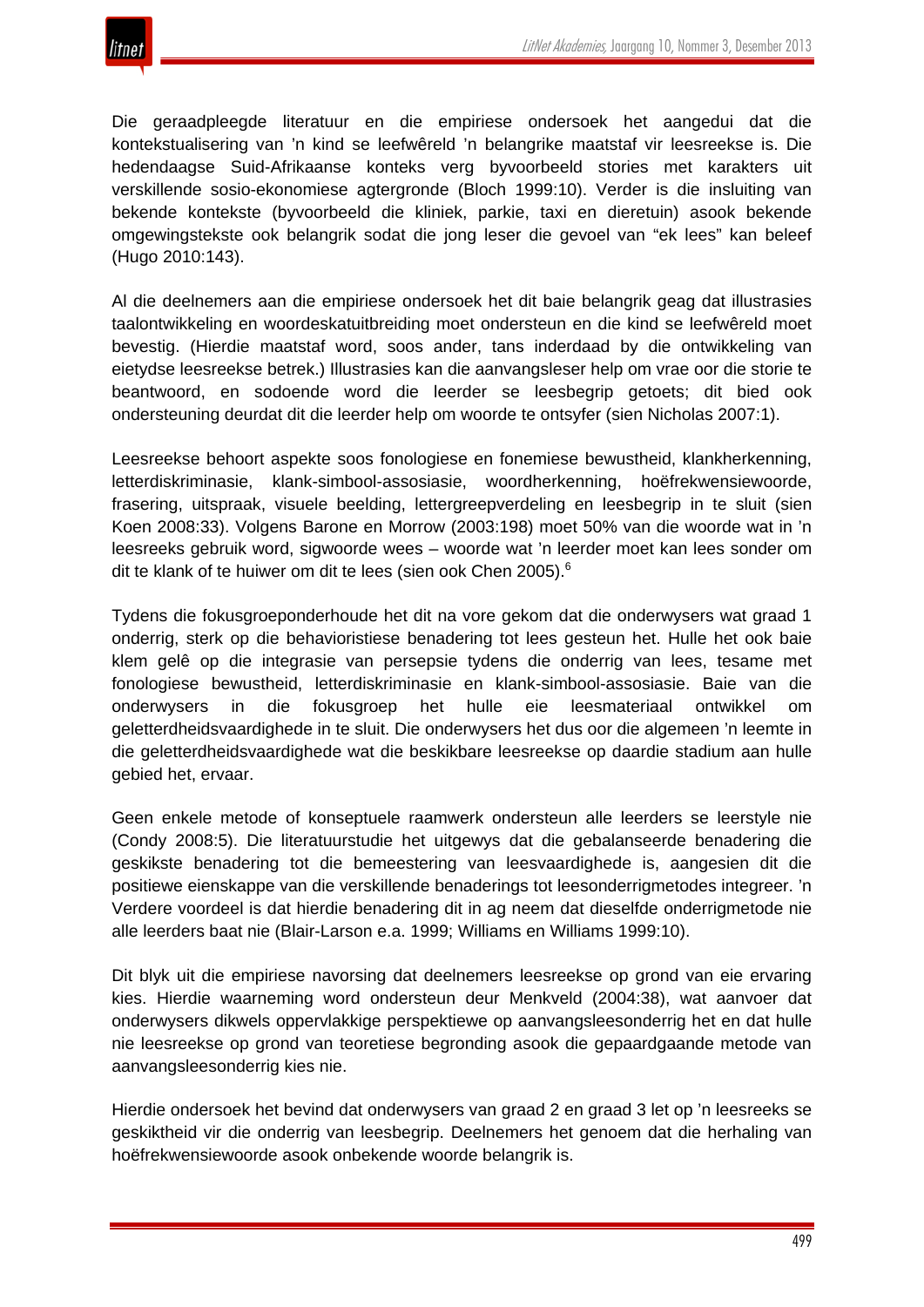

Deelnemers aan die ondersoek het ook aspekte soos lettertipe en -grootte as maatstawwe vir die seleksie van leesreekse uitgelig.

'n Ander belangrike maatstaf is dat die teks in die leesreekse toenemend moeiliker moet raak – dit sluit aan by Chall e.a. (1990) wat aandui dat die moeilikheidsgraad van die leeshandeling van leerders in graad 1, graad 2 en graad 3 behoort te verskil.

Tabel 4 is 'n samevatting van maatstawwe wat benut kan word by die keuse van Afrikaanse leesreekse in die Grondslagfase, gegrond op sowel die literatuurstudie (spesifiek Chall e.a. 1990 en Condy 2008) as die empiriese navorsing wat vir hierdie ondersoek onderneem is.

| <b>Maatstaf</b>                 | <b>Beskrywing</b>                                                                                                                                                    |
|---------------------------------|----------------------------------------------------------------------------------------------------------------------------------------------------------------------|
| Toenemende<br>moeilikheidsgraad | Die leesreeks moet voorsiening maak vir die ondergemiddelde,<br>gemiddelde en vlot leser.                                                                            |
|                                 | Die moeilikheidsgraad word deur middel van kleure aangedui.                                                                                                          |
| Verskeidenheid                  | Die vlakke waarvolgens die leesreeks ingedeel is, moet meer as<br>twee boeke elk bevat. Aanvullende boeke behoort ook op elke<br>vlak voor te kom.                   |
| Lettertipe                      | Die lettertipe wat gebruik word, moet die graad 1-skryfstyl<br>(drukskrif) wees, want leerders is vertroud daarmee.                                                  |
| <b>Illustrasies</b>             | Die illustrasies moet verband hou met die teks.                                                                                                                      |
|                                 | Illustrasies moet lees ondersteun.                                                                                                                                   |
|                                 | Illustrasies moet verstaanbaar en aantreklik vir die leerder wees.                                                                                                   |
|                                 | Illustrasies moet hulle tot die gebruik van taalontwikkeling en<br>woordeskatuitbreiding leen.                                                                       |
|                                 | Illustrasies in leesboeke vir graad 1 moet gebruik kan word om<br>persepsie deur middel van vraagstelling te integreer asook om<br>fonemiese bewustheid te bevorder. |
| Sigwoorde en                    | Daar moet herhaling van sigwoorde en hoëfrekwensiewoorde wat<br>die leerder al aangeleer het, of sal aanleer, teenwoordig wees.                                      |
| hoëfrekwensiewoorde             | Hierdie herhaling is veral by leerders in graad 1 en aan die begin<br>van graad 2 van toepassing.                                                                    |
|                                 | 50% van die woorde moet sigwoorde en hoëfrekwensiewoorde<br>wees. Hierdie woorde moet voor of agter in die boek gelys word.                                          |
|                                 | Sigwoorde en hoëfrekwensiewoorde wat in graad 2- en graad 3-<br>leesboeke gebruik word, moet hoëfrekwensiewoorde in graad 1-<br>leesboek versterk.                   |

# **Tabel 4. Voorgestelde maatstawwe wat deur onderwysers benut kan word by die keuse van Afrikaanse leesreekse in die Grondslagfase<sup>7</sup>**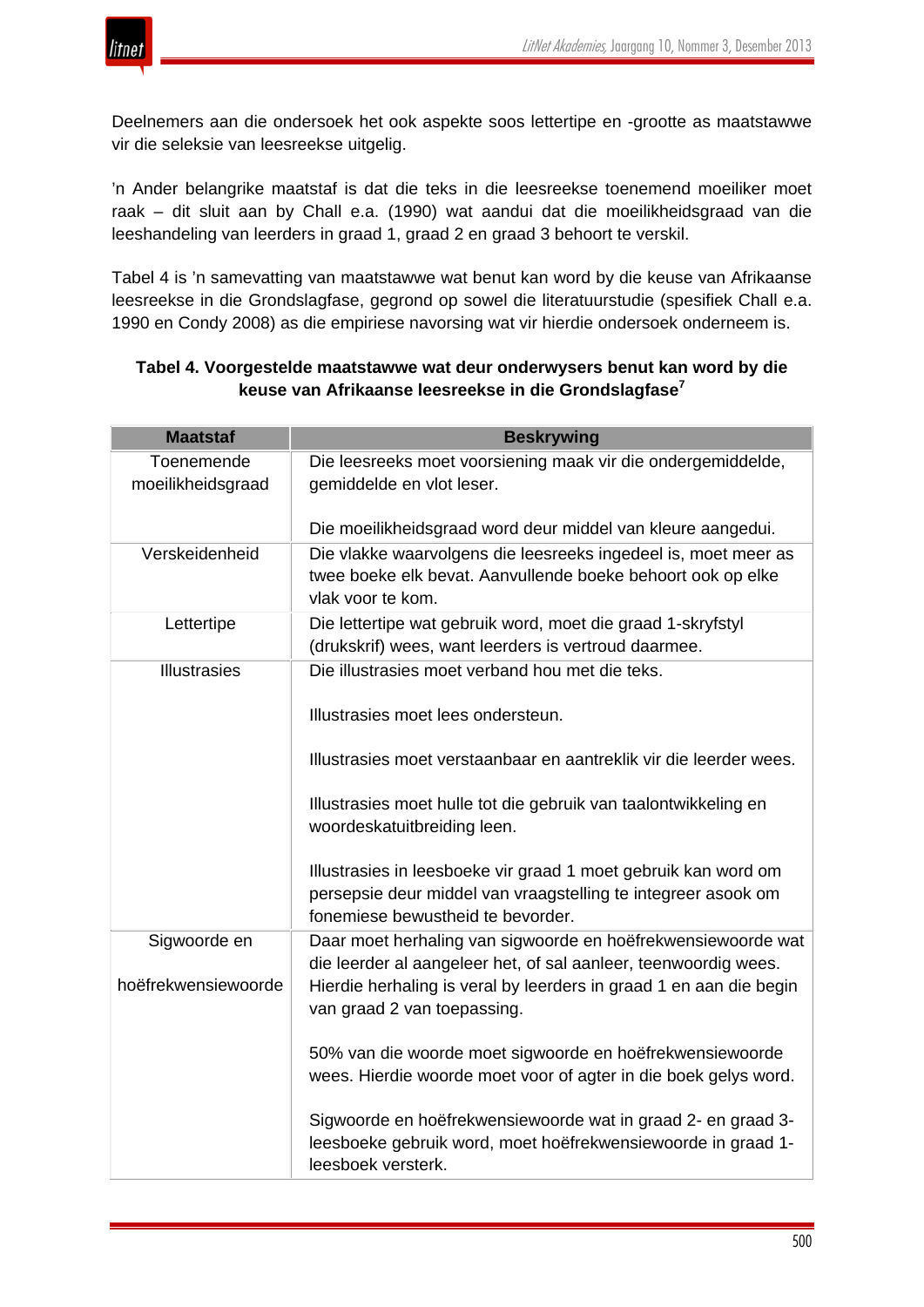

| <b>Maatstaf</b>            | <b>Beskrywing</b>                                                                                                                                                                                                                                                                                                                                                                                                                                                                                                                                                                                     |
|----------------------------|-------------------------------------------------------------------------------------------------------------------------------------------------------------------------------------------------------------------------------------------------------------------------------------------------------------------------------------------------------------------------------------------------------------------------------------------------------------------------------------------------------------------------------------------------------------------------------------------------------|
| Onbekende woorde           | Onbekende woorde moet herhaal word.                                                                                                                                                                                                                                                                                                                                                                                                                                                                                                                                                                   |
|                            | Onbekende woorde moet woorde wees wat klanke bevat wat die<br>kind besig is om aan te leer. Hierdie woorde behoort weer vir die<br>onderrig van spelling aangewend te kan word.                                                                                                                                                                                                                                                                                                                                                                                                                       |
| Vokale en diftonge         | Dit is wenslik dat die aanleer van klanke verband moet hou met<br>die woorde wat in die leesreekse gebruik word. Dit is byvoorbeeld<br>nie wenslik dat beginboeke van graad 1 die volgende teks insluit<br>nie: Die kat is klein. Die "ei"-klank word eers in graad 2 aangeleer.<br>Graad 1-leerders leer wel die "y"-klank en sodoende leer hulle<br>alreeds dán om die klank te lees. In graad 2 leer leerders om die<br>assosiasie tussen die ei-simbool/lettergroep en die betrokke klank<br>wat ook met "y" geassosieer word te maak. 'n Gepaste teks sou<br>eerder wees: Die kat is op die mat. |
| Fonemiese bewustheid       | Die leesboek vir graad 1 en die begin van graad 2 moet<br>fonemiese bewustheid bevorder.<br>"Die kat is op die mat." Onderwysers kan vra: Watter twee woorde<br>het dieselfde middelklank? Wat is die eerste klank in "kat"? As ek<br>die "k" in "kat" 'n "m" maak, watter woord het ek nou?                                                                                                                                                                                                                                                                                                          |
| Rympies en liedjies        | Rympies en liedjies moet ingesluit word.                                                                                                                                                                                                                                                                                                                                                                                                                                                                                                                                                              |
| Leefwêreld van die<br>kind | Stories moet betrekking hê op die leefwêreld van die kind en<br>ervarings waarmee die kind in aanraking kom.                                                                                                                                                                                                                                                                                                                                                                                                                                                                                          |
|                            | Dit moet verskillende kulture en rassegroepe insluit.                                                                                                                                                                                                                                                                                                                                                                                                                                                                                                                                                 |
|                            | Die konteks moet ook leerders in lae sosio-ekonomiese gebiede in<br>staat stel om aanklank by die storie te vind.                                                                                                                                                                                                                                                                                                                                                                                                                                                                                     |
| Omgewingstekste            | Veral by leesboeke wat op graad 1-vlak gebruik word, moet<br>omgewingstekste (bv. bekende handelsmerke en straatname)<br>ingesluit word.                                                                                                                                                                                                                                                                                                                                                                                                                                                              |
| Storielyn                  | Die storielyn moet spanning of humor insluit.                                                                                                                                                                                                                                                                                                                                                                                                                                                                                                                                                         |
|                            | Van die leesboeke in die leesreeks moet hulle tot fantasie leen.                                                                                                                                                                                                                                                                                                                                                                                                                                                                                                                                      |
|                            | Leesbegrip moet deur die storie onderrig kan word. Aan die einde<br>van die boek moet daar verkieslik vrae wees wat leerders kan<br>beantwoord.                                                                                                                                                                                                                                                                                                                                                                                                                                                       |

# **8. Beperkinge van die ondersoek en voorstelle vir opvolgnavorsing**

Die belangrikste beperking van die ondersoek waarop hierdie artikel gebaseer is, is dat dit onderneem is voor die inwerkingtrede van die nuwe Nasionale Kurrikulum- en Assesseringbeleidsverklaring vir die Grondslagfase. Laasgenoemde is wel op bepaalde wetenskaplike maatstawwe gegrond (o.a. maatstawwe wat tydens hierdie ondersoek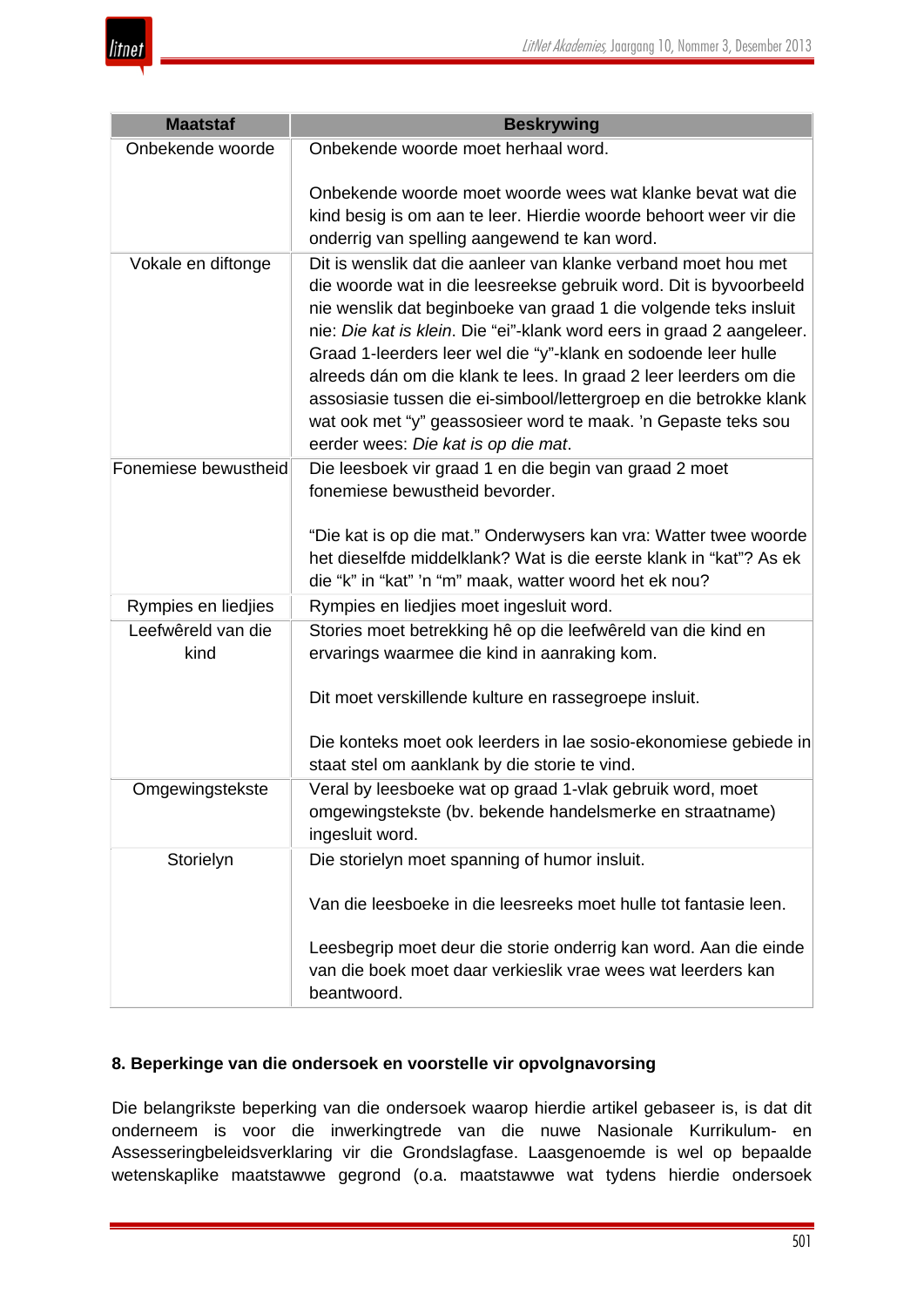

vasgestel is). Opvolgnavorsing behoort onderneem te word om vas te stel (i) hoe die voorgestelde maatstawwe toegepas is in die leesreekse wat tans in die Nasionale Katalogus verskyn en (ii) hoe onderwysers en leesonderrig by die toepassing van wetenskaplike maatstawwe in leesreekse baat.

'n Ander beperking is dat die bevindinge van die ondersoek waarop hierdie artikel gebaseer is, nie veralgemeen kan word nie, omdat dit op 'n beperkte gevallestudie berus. Die maatstawwe wat voorgestel word, kan egter as riglyne deur belanghebbendes soos onderwysers aangewend word in die keuse en benutting van beskikbare leesreekse.

Dit moet ook in ag geneem word dat leesreekse by sekere skole slegs as hulpmiddel tot leesonderrig dien, terwyl ander skole volledig op leesreekse steun.

#### **9. Ten slotte**

Gedurende die tydperk waarin hierdie ondersoek onderneem is, was daar nie 'n verskeidenheid leesreekse vir die spesifieke skole wat by die ondersoek betrek is, beskikbaar nie. Die deelnemende onderwysers het ook nie oor maatstawwe om 'n keuse uit die beperkte aanbod te maak, beskik nie.

Daar is tot die gevolgtrekking gekom dat as leesreekse volgens wetenskaplik-begronde maatstawwe ontwikkel word, sodanige leesreekse onderwysers kan ondersteun om meer toereikende leesonderrig te verskaf. Toereikende leesonderrig onderskraag op sy beurt leerders se reg op doeltreffende onderwys.

Met die inwerkingtreding van die KABV hoef onderwysers nie meer uit meer of minder toereikende leesreekse te kies nie. Indien hulle 'n leesreeks vanuit die Nasionale Katalogus kies, behoort die leesreeks in die praktyk te werk.

Onderwysers kan wel die maatstawwe wat deur hierdie navorsingsprojek vasgestel is, benut om self die relatiewe waarde van die verskillende beskikbare leesreekse te bepaal. Die uiteindelike sukses van die nuwe leesreekse hang egter af van onderwysers se kreatiewe benutting van die materiaal en van die onderwyseropleidingsmoontlikhede wat daarmee saamhang.

#### **Bibliografie**

Barone, D.M. en L.M. Morrow. 2003. *Literacy and young children: Research-based practices.* New York: Guilford Press.

Blachman, B.A. 1991. Early intervention for children's reading problems: Clinical applications of the research in phonological awareness. *Topics in Language Discord,* 12(1):51–65.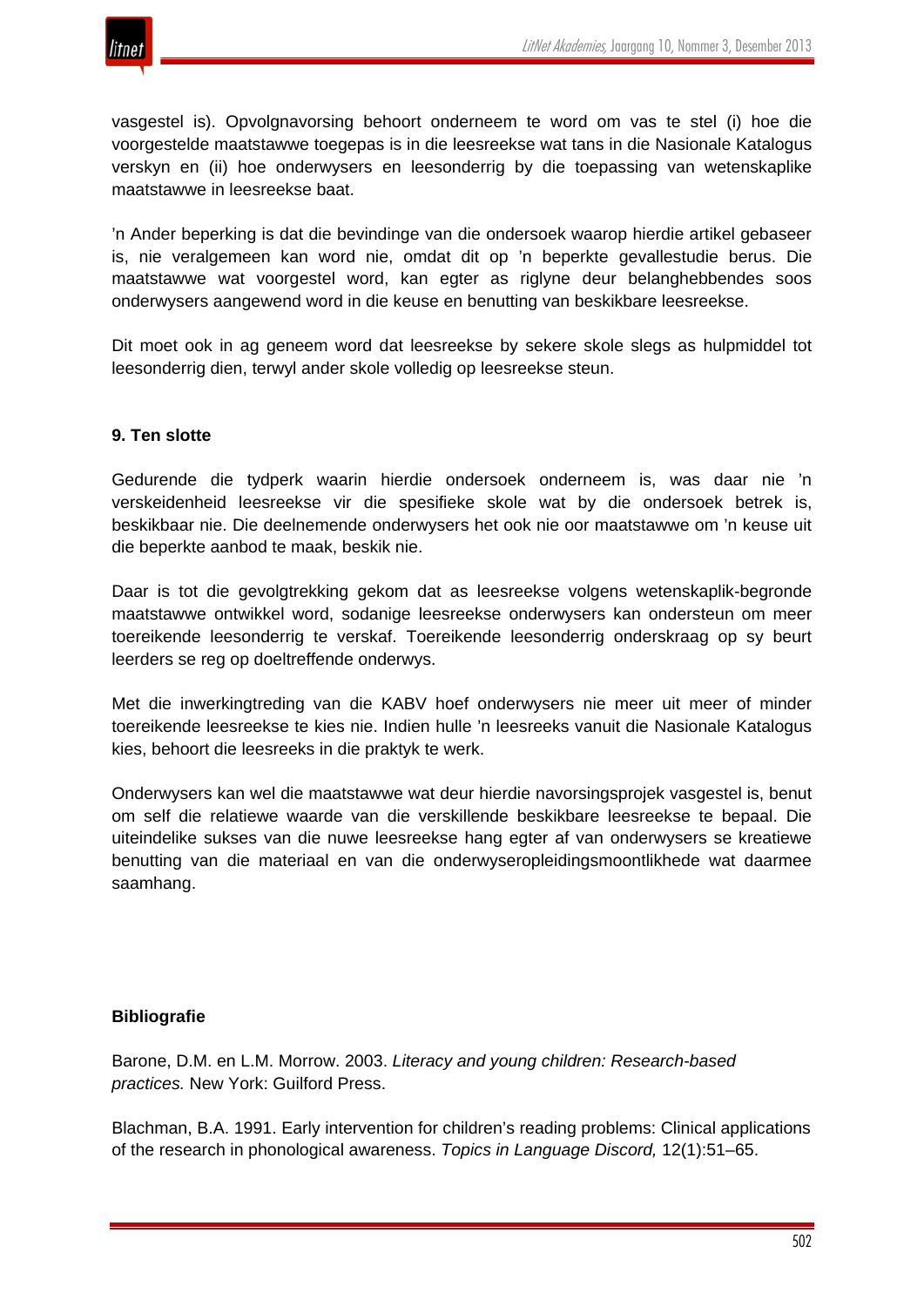

Blair-Larson, S.M. Williams en K.A. Williams. 1999. *The balanced reading program: Helping all students achieve success.* Newark: International Reading Association.

Bloch, C. 1999. Literacy in the early years: Teaching and learning in multilingual early childhood classrooms. *International Journal of Early Years Education*, 7(1):39–51.

Bloemhof, F., P. Dunn, T. Hofmeyer, J. Reid, J. van Lill en J. Wylie. 2003. *Storiestraat Onderwysgids.* Kaapstad: Nasou Via Afrika.

Chall, J.S., V.A. Jacobs en L.E. Baldwin. 1990. *The reading crisis: Why poor children fall behind*. Cambridge: Harvard University Press.

Charmaz, K. 2003. Grounded theory. In Holstein en Gubrium (reds.) 2003.

Chen, K. 2005. High-frequency words and vocabulary. www.readinq-tutors.com/tips/TH Tips HFW.pdf (3 Augustus 2010 geraadpleeg).

Cohen, L., L. Manion en K. Morrison. 2004. *Research methods in education*. 5de uitgawe. Londen: Routledge Falmer.

Condy, J. 2008. *Toor met lees: 'n Onderwysgids.* Kaapstad: Nasou Via Afrika.

Creswell, J.W. 2003. *Research design, qualitative, quantitative and mixed methods approaches*. 2de uitgawe. Thousand Oaks: Sage Publications.

Delport, C.S.L. en C.B. Fouché. 2002. Research strategies. In De Vos (red.) 2002.

De Vos, A.S. (red.). 2002. *Research at grass roots: For the social sciences and human service professions*. 3de uitgawe. Pretoria: Van Schaik.

Flick, U. 2006. *An introduction to qualitative research*. 3de uitgawe. Kalifornië: Sage.

Gibbs, G. 2007. *Analyzing qualitative data.* Londen: Sage.

Gunning, T.G. 2005. *Creating literacy instruction for all students*. 5de uitgawe. Boston: Pearson Education.

Hanekom, A. 2005. Om tot beter verstaan van die leesproses te kom*.* Ongepubliseerde MEd-verhandeling. Departement van Opvoedkunde, Universiteit Stellenbosch.

Hartas, D. (red.). 2010. *Educational research and inquiry: Qualitative and quantitative approaches.* Londen: Continuum.

Holstein. J.F. en J.F. Gubrium (reds.). 2003. *Qualitative psychology: A practical guide to research methods*. Thousand Oaks: Sage.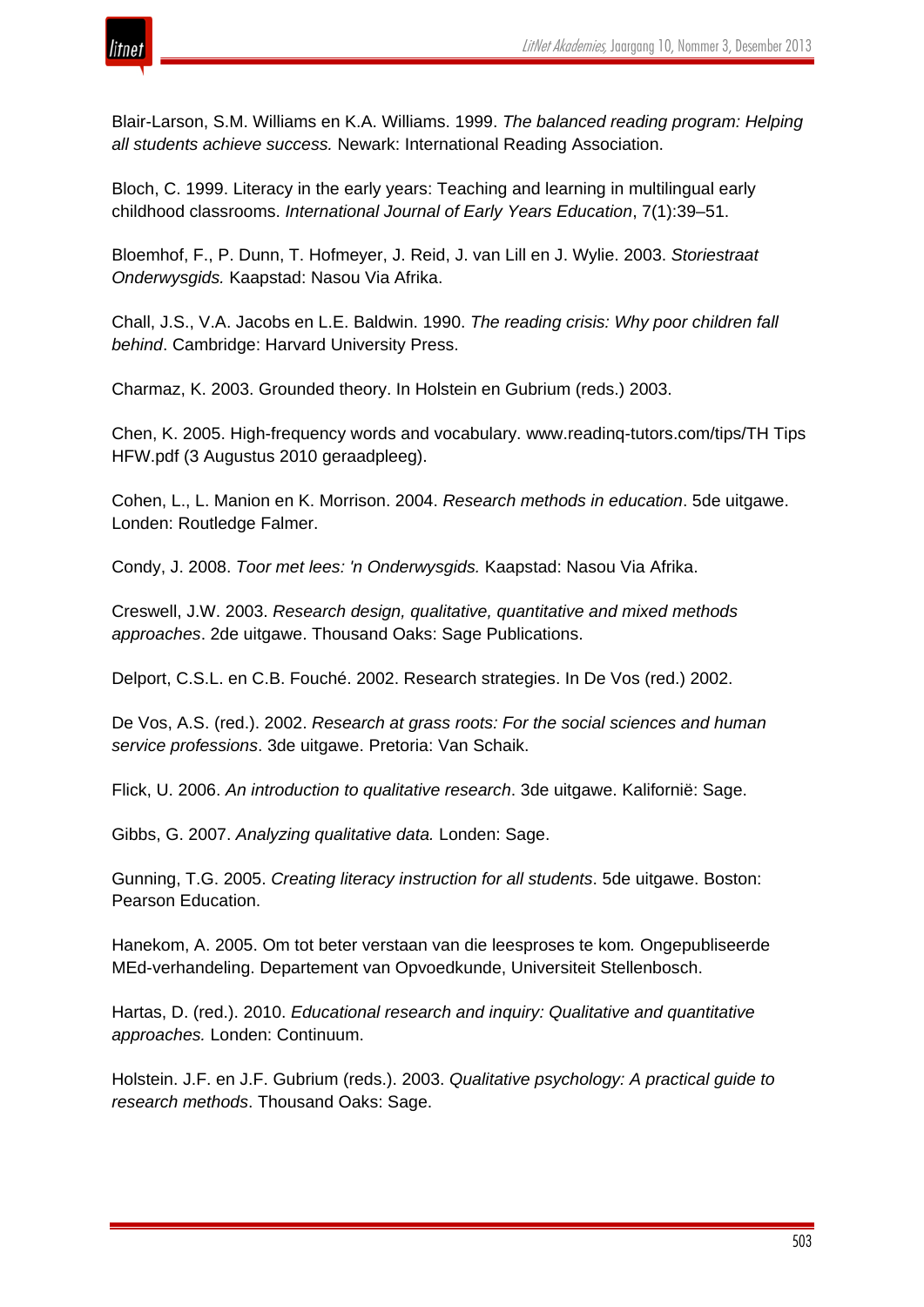

Howie, S.J., E. Venter, S. van Staden, L. Zimmerman, C. Long, V. Scherman en E. Archer. 2008. Progress in international reading literacy study (PIRLS) 2006 summary report: South African children's reading literacy achievement*.* Pretoria: Universiteit van Pretoria.

Hugo, A.J. 2010. Foundation phase teachers: The "battle" to teach reading. *Tydskrif vir Taalonderrig*, 44(2):133–44.

Ivankova, N., J.W. Creswell en V.L.P. Clark. 2006. Foundations and approaches to mixed methods research*.* In Maree (red.) 2006.

Joubert, I., M. Bester, E. Meyer en R. Evans. 2013. *Geletterdheid in die Grondslagfase*. 2de uitgawe. Pretoria: Van Schaik.

Joubert, I. en N. Phatudi. 2011. Refleksie na praktiese onderwys in die Grondslagfase: Vrae. Ongepubliseerde verslag. Universiteit van Pretoria: Departement Vroeë Kinderontwikkeling en Grondslagfase, Fakulteit Opvoedkunde.

Joubert, I., M. Bester en E. Meyer. 2006. *Geletterdheid in die Grondslagfase*. Pretoria: Van Schaik.

Koekemoer, T. 2012. Die evaluering van Afrikaanse Grondslagfase-leesreekse vir toereikende aanvangsleesonderrig (Afrikaans). Ongepubliseerde MEd-verhandeling, Universiteit van Pretoria.

Koen, M. 2008. Bemagtig opvoeders vir onmiddellike mobilisasie van Grondslagfaseleerders se geletterdheid. *LitNet Akademies,* 5(2):27–45. http://www.litnet.co.za/Article/bemagtig-opvoeders-vir-onmiddellike-mobilisasie-van-Grondslagfase-leerders-se-geletterdheid.

Kruizinga, A. en R. Nathanson. 2010. An evaluation of guided reading in three primary schools in the Western Cape. *Per Linguam,* 26(2):67–76.

Le Cordeur, M.L.A. 2004. Die bevordering van lees met behulp van mediaonderrigstrategieë vir Afrikaans (Graad 7): 'n Gevallestudie. Ongepubliseerde PhD-proefskrif. Universiteit Stellenbosch.

Maree, K. (red.). 2006. *First steps in research.* Pretoria: Van Schaik.

Maree, K. en J. Pietersen. 2006. Surveys and the use of questionnaires*.* In Maree (red.) 2006.

McGee, L.M. en D.J. Richgels. 2000. *Literacy beginnings: Supporting young readers and writers.* Needham, MA: Allyn & Bacon.

Menkveld, H. 2004. Geletterdheidsontwikkeling by graad R-leerders: 'n Gevallestudie. *Per Linguam*, 20(2):46–61.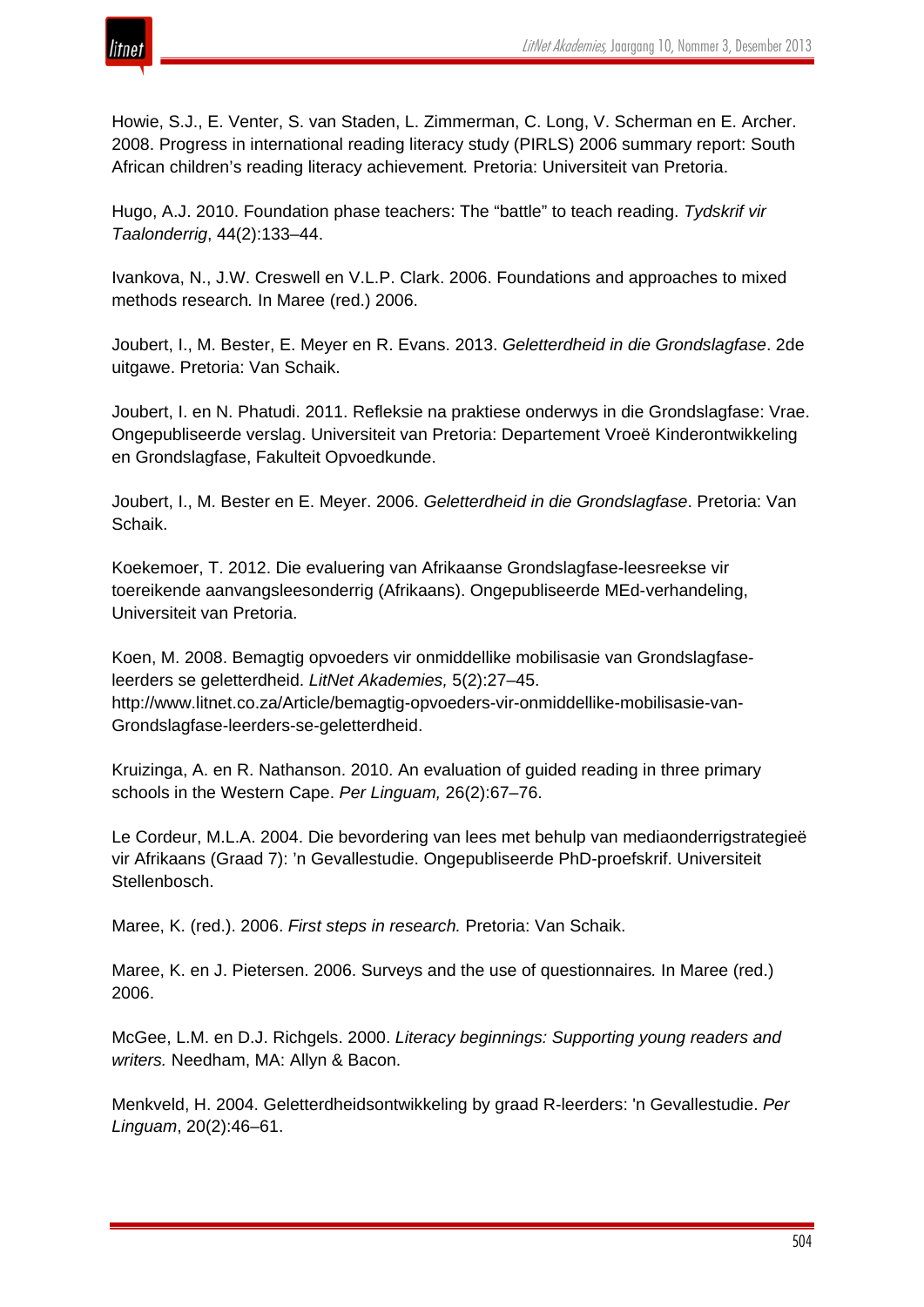

Menkveld, H. en A. Pepler. 2002. Aanvangsleesonderrig en die hersiene nasionale kurrikulumverklaring. *Per Linguam,* 18(2):31–41.

NDvBO (Nasionale Departement van Basiese Onderwys). 2011. Curriculum and assessment policy statement grades R–3. English Home Language. Pretoria: Staatsdrukkery.

NDvO (Nasionale Departement van Onderwys). 1999. How to use a reading series in the foundation phase. Johannesburg: Gauteng Onderwysdepartement.

—. 2002. Hersiene nasionale kurrikulumverklaring graad R–9. Pretoria: Departement van Onderwys.

—. 2008. National reading strategy. Pretoria: Departement van Onderwys.

—. 2008. Grondslag vir leer. Pretoria: Departement van Onderwys.

Nicholas, J.L. 2007. An exploration of the impact of picture book illustrations on the comprehension skills and vocabulary development of emergent readers. Ongepubliseerde proefskrif. Louisiana: Louisiana State University and Agricultural and Mechanical College.

Pepler, A. 2005. Geletterdheidsontwikkeling in graad R. *Kleuterklanke*, 30(2):7–15.

Reutzel, D.R. en R.B. Cooper. 2004. *Teaching children to read: Putting the pieces together*. 4de uitgawe. New Jersey: Pearson Merril Prentice Hall.

Strydom, H. en C.S.L. Delport. 2002. Information collection: Interviewing. In De Vos (red.) 2002.

Uys, C. en C. Nel. 2010. Die invloed van die herkenning van hoëfrekwensiewoorde op die leesvaardighede van Graad 2-leerders in die Grondslagfase. *Journal for Language and Teaching*, 44(1):38–55.

Venter, R. 2010. Onderhoud deur Dr. Ina Joubert en Tiané Koekemoer met Dr. Rudi Venter oor Via Afrika se moontlike publikasie van 'n nuwe leesreeks. Pretoria: Groenkloof Kampus.

Viney, P. 2009. Assessing graded readers. The extensive reading foundation. http://www.erfoundation.org/erf/node/37 (22 Julie 2011 geraadpleeg).

Warring, R. en M. Takaki. 2003. At what rate do learners learn and retain new vocabulary from reading a graded reader? *Reading in a Foreign Language,* 15(2):130–63.

Weaver, C. 1998. Reconsidering a balanced approach to reading*.* Urbana: National Council of Teachers of English.

Wildsmith-Cromarty, R. en J. Gounden. 2006. A balanced reading programme for grade one and two learners of English as a first and as additional language*. Per Linguam*, 22(1):122.